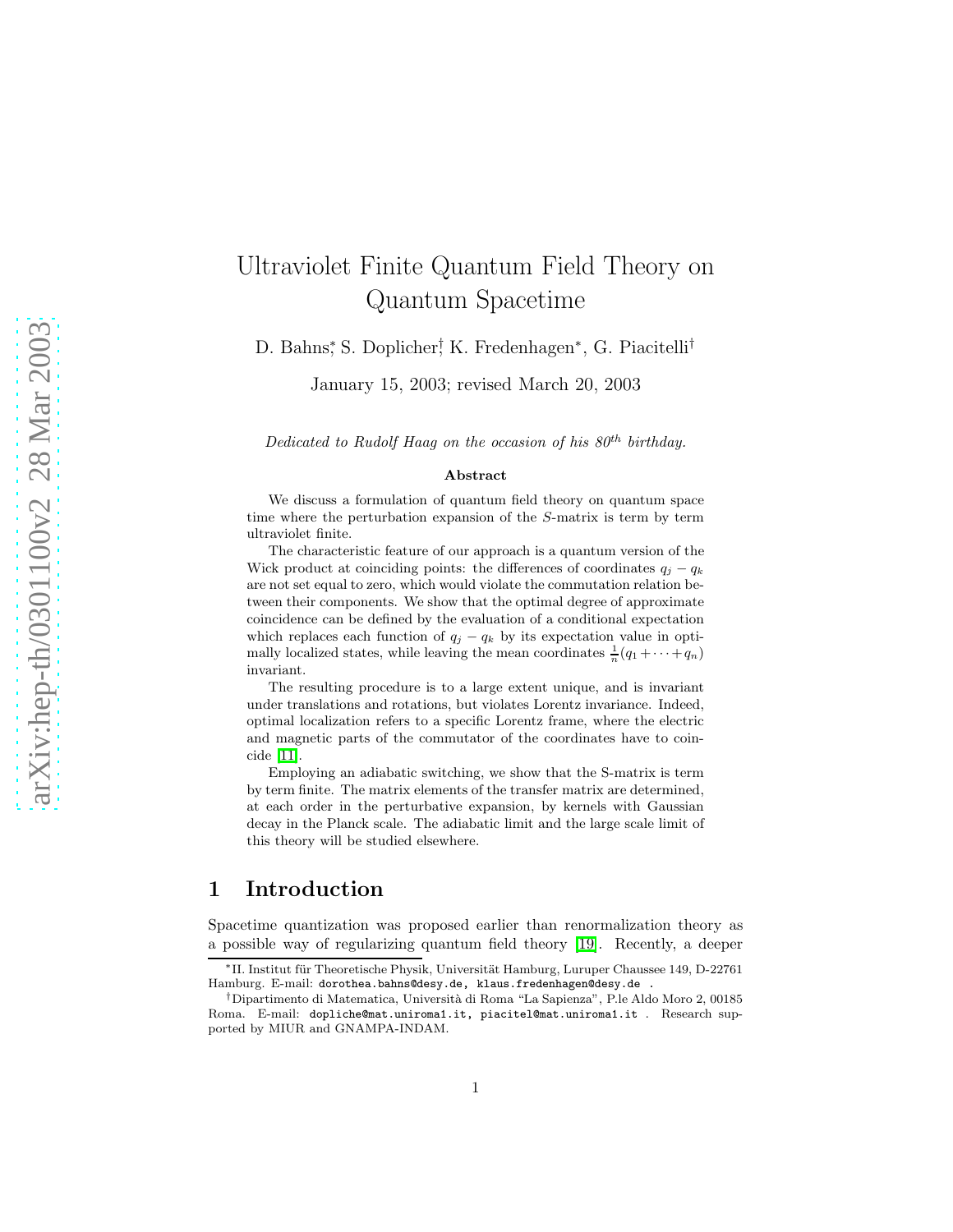motivation was given [\[10,](#page-21-1) [11\]](#page-21-0): the concurrence of the principles of quantum mechanics and of classical general relativity leads to spacetime uncertainty relations; the natural geometric background that implements those relations is a noncommutative model of spacetime. More precisely, in order to give localization in spacetime an operational meaning, *the energy transfer associated to the localization of an event by the Heisenberg uncertainty principle should be limited so that the generated gravitational field does not trap the event itself inside an horizon; otherwise the observation would be prevented.* This principle implies spacetime uncertainty relations which in a weaker form can be written as

$$
\Delta q^0 (\Delta q^1 + \Delta q^2 + \Delta q^3) \gtrsim \lambda_P^2,
$$
  

$$
\Delta q^1 \Delta q^2 + \Delta q^2 \Delta q^3 + \Delta q^3 \Delta q^1 \gtrsim \lambda_P^2,
$$

where  $\lambda_P$  is the Planck length  $\sqrt{G\hbar c^{-3}} \simeq 1.6 \times 10^{-33}$ cm. It is possible to implement exactly these relations by appropriate commutation relations between the components of the spacetime coordinates  $q^{\mu}$  [\[11,](#page-21-0) [10\]](#page-21-1)

$$
[q^{\mu}, q^{\nu}] = i\lambda_P^2 Q^{\mu\nu}, \qquad (1.1)
$$

<span id="page-1-3"></span>
$$
[q^{\mu}, Q^{\nu\rho}] = 0,\tag{1.2}
$$

<span id="page-1-1"></span><span id="page-1-0"></span>
$$
Q_{\mu\nu}Q^{\mu\nu} = 0,\t\t(1.3)
$$

$$
\left(\frac{1}{2}Q_{\mu\nu}(*Q)^{\mu\nu}\right)^2 = I,
$$
\n(1.4)

where  $*Q$  is the Hodge dual of  $Q$ . These relations are covariant under the full Poincaré group. The irreducible representations of the spacetime commutation relations (1) take the familiar form (in absolute units, where  $\lambda_P = 1$ )

<span id="page-1-2"></span>
$$
[q^{\mu}, q^{\nu}] = i\sigma^{\mu\nu} I,\tag{1.5}
$$

where  $\sigma$  is a real antisymmetric matrix in the manifold  $\Sigma$  defined by the con-ditions [\(1.3,](#page-1-0)[1.4\)](#page-1-1) with  $Q^{\mu\nu} = \sigma^{\mu\nu} I$ . They evidently break Lorentz covariance. Interest in the relations [\(1.5\)](#page-1-2) was more recently raised by the occurrence of closely related forms of noncommutativity also in string theory [\[8,](#page-21-2) [18\]](#page-22-1). There exists, however, an essentially unique, fully covariant representation where the pairwise commuting, selfadjoint operators  $Q^{\mu\nu}$  have the full manifold  $\Sigma$  as their joint spectrum. The generalized Weyl correspondence

$$
\mathcal{W}(g \otimes f) = g(Q)f(q)
$$

extends to any symbol  $F \in C_0(\Sigma \times \mathbb{R}^4)$ ,  $\check{F}(\sigma, \cdot) \in L^1(\mathbb{R}^4)$ , where  $\check{F}(\sigma, \cdot)$  is the inverse Fourier transform of  $F(\sigma, \cdot)$ , for  $\sigma$  fixed. In the above equation,  $g(Q)$  is to be understood in the sense of the joint functional calculus of the  $Q^{\mu\nu}$ s, and

$$
f(q) = \int_{\mathbb{R}^4} dk \ \check{f}(k) e^{ikq},
$$

where  $\check{f}(k) = (2\pi)^{-4} \int dx f(x)e^{-ikx}$  and  $kq = k_{\mu}q^{\mu}$ ,  $kx = k_{\mu}x^{\mu}$ . The above correspondence induces a generalized twisted product

$$
(F_1 \star F_2)(\sigma, \cdot) = F_1(\sigma, \cdot) \star_\sigma F_2(\sigma, \cdot),
$$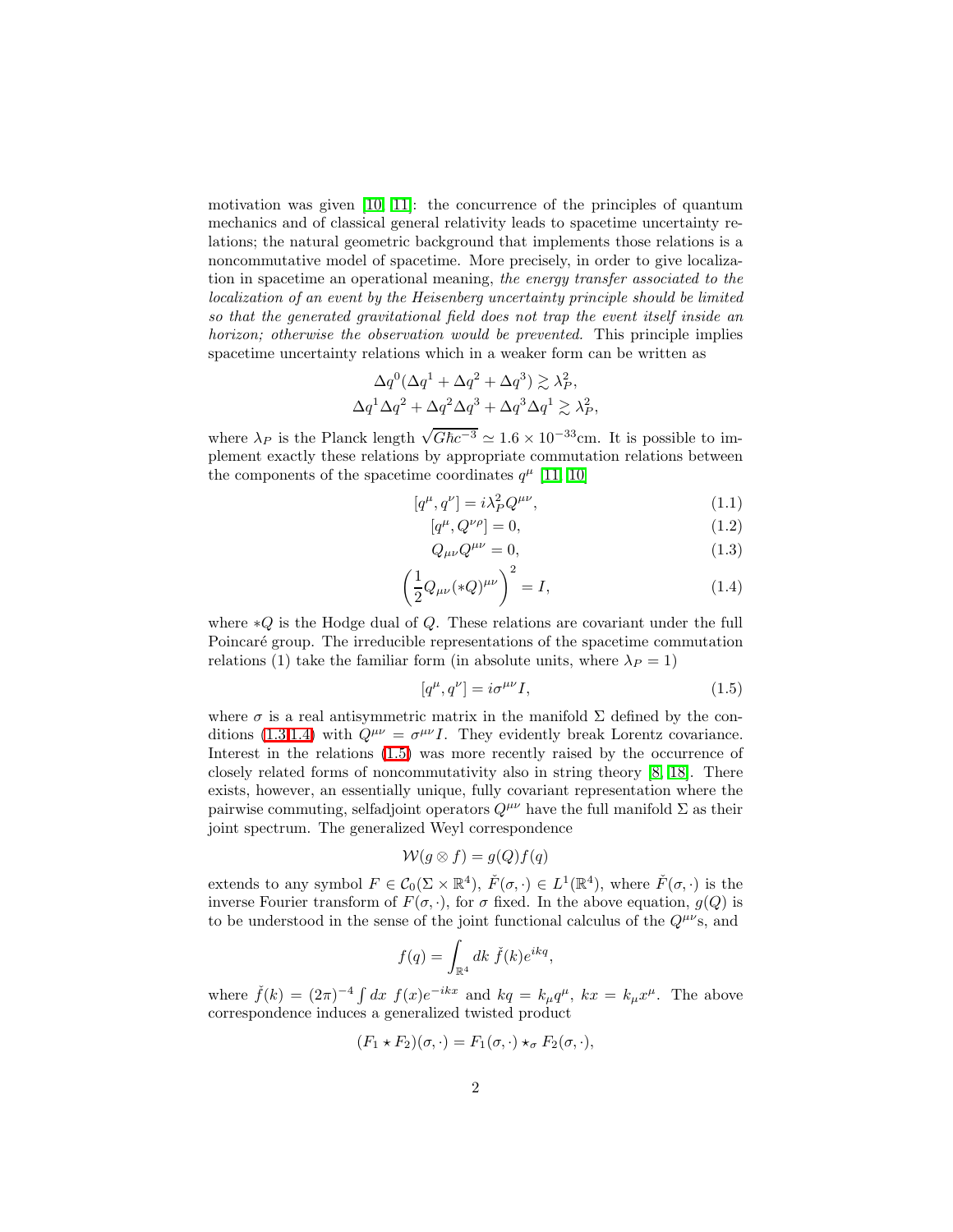on the symbols, by  $W(F_1 \star F_2) = W(F_1)W(F_2)$ . Moreover,  $W(F) = W(F)^*$ . We denote by  $\mathcal E$  the enveloping C<sup>\*</sup>-algebra of the resulting algebra; it is isomorphic to  $\mathcal{C}_0(\Sigma,\mathcal{K})$ , the C<sup>\*</sup>-algebra of the continuous functions taking values in the algebra  $K$  of the compact operators on the separable, infinite dimensional Hilbert space, and vanishing at infinity. The Poincaré group acts on the symbols in  $\mathcal E$ by

$$
(\tau_{(a,\Lambda)}F)(\sigma, x) = \det \Lambda \ F(\Lambda^{-1}\sigma \Lambda^{-1^t}, \Lambda^{-1}(x-a)).
$$

The manifold  $\Sigma$  is the orbit of the standard symplectic matrix  $\sigma_0^{\mu\nu} = \begin{pmatrix} 0 & -1 \\ 1 & 0 \end{pmatrix}$ , under the action  $\sigma \mapsto A \sigma A^t$  of the full Lorentz group.

By definition, the states of  $\mathcal E$  with *optimal localization* (both in space and in time) minimize  $\sum_{\mu} (\Delta q_{\mu})^2$ . This characterization is evidently invariant under rotations and translations, but not under Lorentz boosts. It can be shown (see [\[11\]](#page-21-0)) that the optimally localized states are of the form

<span id="page-2-0"></span>
$$
\langle \omega_a, F \rangle = \int_{\Sigma_1} \mu(d\sigma) (\eta_a F)(\sigma), \quad F \in \mathcal{E},
$$

where  $\mu$  is any probability measure on the distinguished subset  $\Sigma_1$  of  $\Sigma$ , the orbit of  $\sigma_0$  under the action of  $O(\mathbb{R}^3)$ , and  $\eta_a : \mathcal{E} \to \mathcal{C}(\Sigma_1)$  is the localization map with localization centre  $a \in \mathbb{R}^4$ ,

$$
(\eta_a F)(\sigma) = \int_{\mathbb{R}^4} dk \ \check{F}(\sigma, k) \exp\left\{-\frac{1}{2} \sum_{\mu=0}^3 k_{\mu}^2\right\} e^{ika}.
$$
 (1.6)

In what follows, we will need only the localization map with localization centre  $a = 0$ , and in order to simplify the notation we will denote it by  $\eta$ . However, the results below also hold for a general  $a \in \mathbb{R}^4$ .

It is convenient to introduce the enveloping  $C^*$ -algebra  $\mathcal{E}_1$  generated by the restrictions  $\gamma F = F \upharpoonright_{\Sigma_1}$  of the symbols to  $\Sigma_1$ . Then the localization map  $\eta$  is the composition  $\eta = \eta^{(1)} \circ \gamma$  of the restriction map  $\gamma : \mathcal{E} \to \mathcal{E}_1$ , with a positive map  $\eta^{(1)}$  from  $\mathcal{E}_1$  to  $\mathcal{C}(\Sigma_1)$ , which is a conditional expectation in the sense that<sup>1</sup>  $\eta^{(1)}(zF) = z\eta^{(1)}(F), z \in \mathcal{C}(\Sigma_1), F \in \mathcal{E}_1$ .  $\eta$  will also denote the normal extension to the multiplier algebra  $M(\mathcal{E})$ . Then,

<span id="page-2-1"></span>
$$
\langle \eta, e^{ikq} \rangle = e^{-\frac{1}{2} \sum_{\mu} k_{\mu}^{2}}, \qquad (1.7)
$$

as a constant function of  $\sigma \in \Sigma_1$ .

By analogy with the definition of  $f(q)$ , the evaluation of an ordinary quantum field  $\phi$  on the quantum spacetime is given by

$$
\phi(q) = \int_{\mathbb{R}^4} dk \; e^{ikq} \otimes \check{\phi}(k)
$$

<sup>&</sup>lt;sup>1</sup>Note that, while  $\mathcal{C}(\Sigma_1)$  is not a subalgebra of  $\mathcal{E}_1$ , it is a subalgebra (actually, the centre) of the multiplier algebra  $M(\mathcal{E}_1)$ .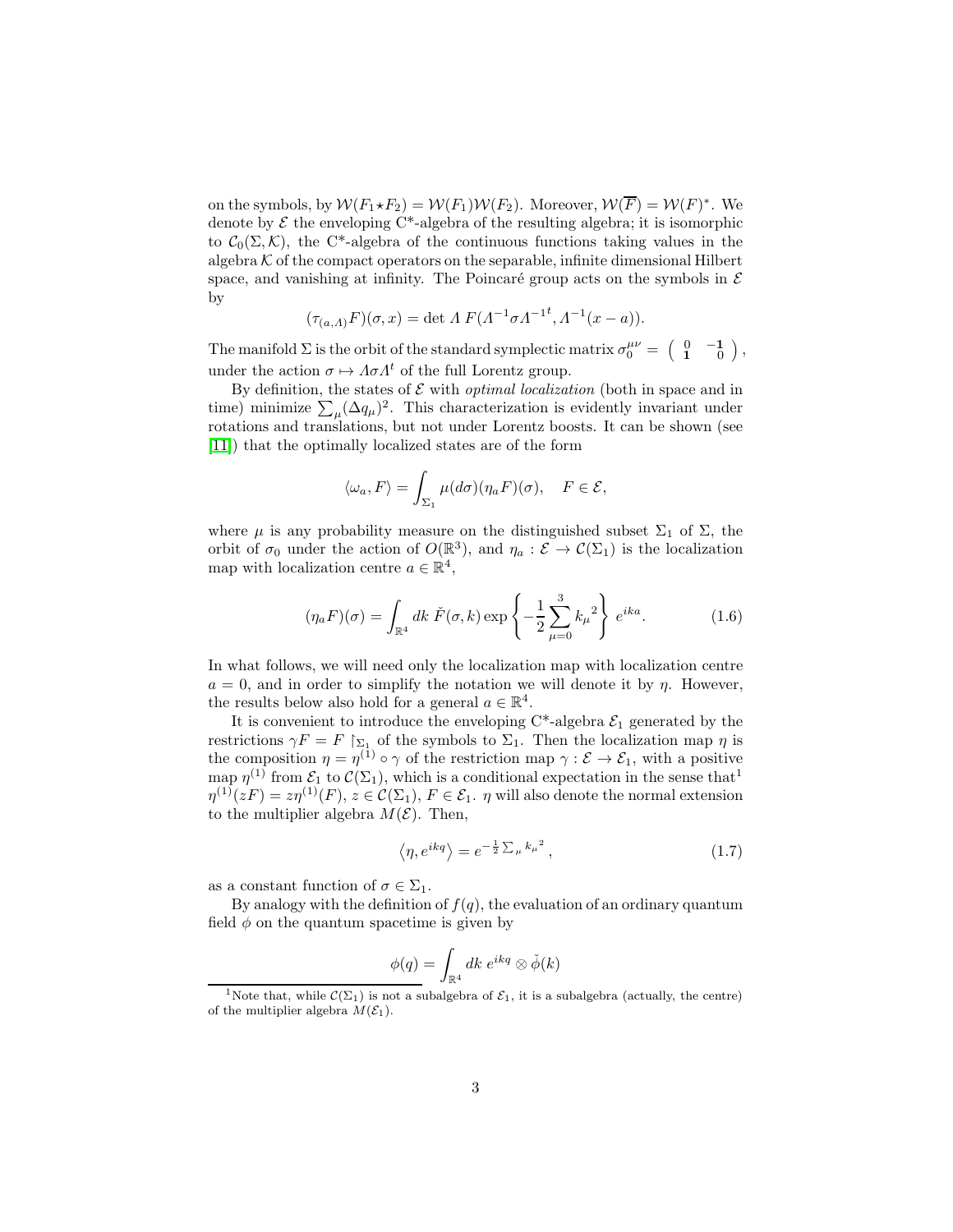and is to be interpreted as a map from states on  $\mathcal E$  to smeared field operators,

$$
\omega \mapsto \phi(\omega) = \langle \omega \otimes id, \phi(q) \rangle = \int_{\mathbb{R}^4} dx \ \phi(x) \psi_{\omega}(x),
$$

where the r.h.s. is a quantum field on the ordinary spacetime, smeared with the test function  $\psi_{\omega}$  defined by  $\check{\psi}_{\omega}(k) = \langle \omega, e^{ikq} \rangle$ . If products of fields are evaluated in a state, the r.h.s. will in general involve nonlocal expressions.

As in ordinary quantum field theory, due to the singular properties of fields, products of fields are not *a priori* well-defined. On the ordinary Minkowski spacetime, well-defined products of fields are given by the so-called Wick products. They may be defined by bringing the positive and negative frequency parts of the fields in the product into "normal order", which in momentum space corresponds to putting all destruction operators to the right. Another definition, which, contrary to normal-ordering may also be applied on curved spacetimes, is given in terms of the formal evaluation on the diagonal of a suitably subtracted product; one has, for instance, at second order  $:\phi(x)^2:$  $\lim_{x\to y} (\phi(x)\phi(y) - (\Omega, \phi(x)\phi(y)\Omega)).$  The two constructions, while equivalent on the ordinary Minkowski spacetime, lead to inequivalent generalizations on the quantum spacetime.

In [\[11\]](#page-21-0), for instance, an interaction Lagrangean was given in terms of the *usual* normal ordering of positive and negative frequency parts of  $\phi(q)^n$ ,

<span id="page-3-1"></span>
$$
\mathcal{L}_I(x) = \mathbf{:\,} (\phi \star \cdots \star \phi)(x) \mathbf{:\,} \tag{1.8}
$$

Another possibility will be investigated in [\[2\]](#page-21-3). There, we consider products of fields at different points as they arise in the context of the Yang-Feldman equation,  $\phi(q+x_1)\cdots\phi(q+x_n)$ ,  $x_i \in \mathbb{R}^4$ . We then define the so-called quasiplanar Wick products by allowing only terms which are local in a certain sense to be subtracted, and show that they are well-defined on the diagonal, i.e. in the limit of coinciding points where  $x_i = x_i$ .

In this paper we consider yet another approach. The evaluation on the diagonal is replaced by a suitable generalization compatible with the uncertainty relations, leading to a regularized nonlocal effective interaction. The idea is that a product of fields at different points,  $\phi(q_1)\cdots\phi(q_n)$ , may be defined by interpreting  $q_1, \ldots, q_n$  as *mutually independent quantum coordinates*, that is, by defining

<span id="page-3-0"></span> $q_j^{\mu} = I \otimes \cdots \otimes I \otimes q^{\mu} \otimes I \otimes \cdots \otimes I$  (*n* factors,  $q^{\mu}$  in the j<sup>th</sup> slot), (1.9)

and

$$
\phi(q_1)\cdots\phi(q_n)=\int dk_1\cdots dk_n \ \check{\phi}(k_1)\cdots\check{\phi}(k_n)e^{i(k_1q_1+\cdots+k_nq_n)}.
$$

Now, the different spacetime components of each variable  $q_i - q_k$ ,  $j \neq k$ , no longer commute with one another, hence the limit  $q_j - q_k \longrightarrow 0$  loses its natural meaning. We can, however, identify the central elements, i.e. take  $[q_j^{\mu}, q_j^{\nu}]$  =  $iQ^{\mu\nu}$  for all j. This amounts to taking the tensor products in [\(1.9\)](#page-3-0) not over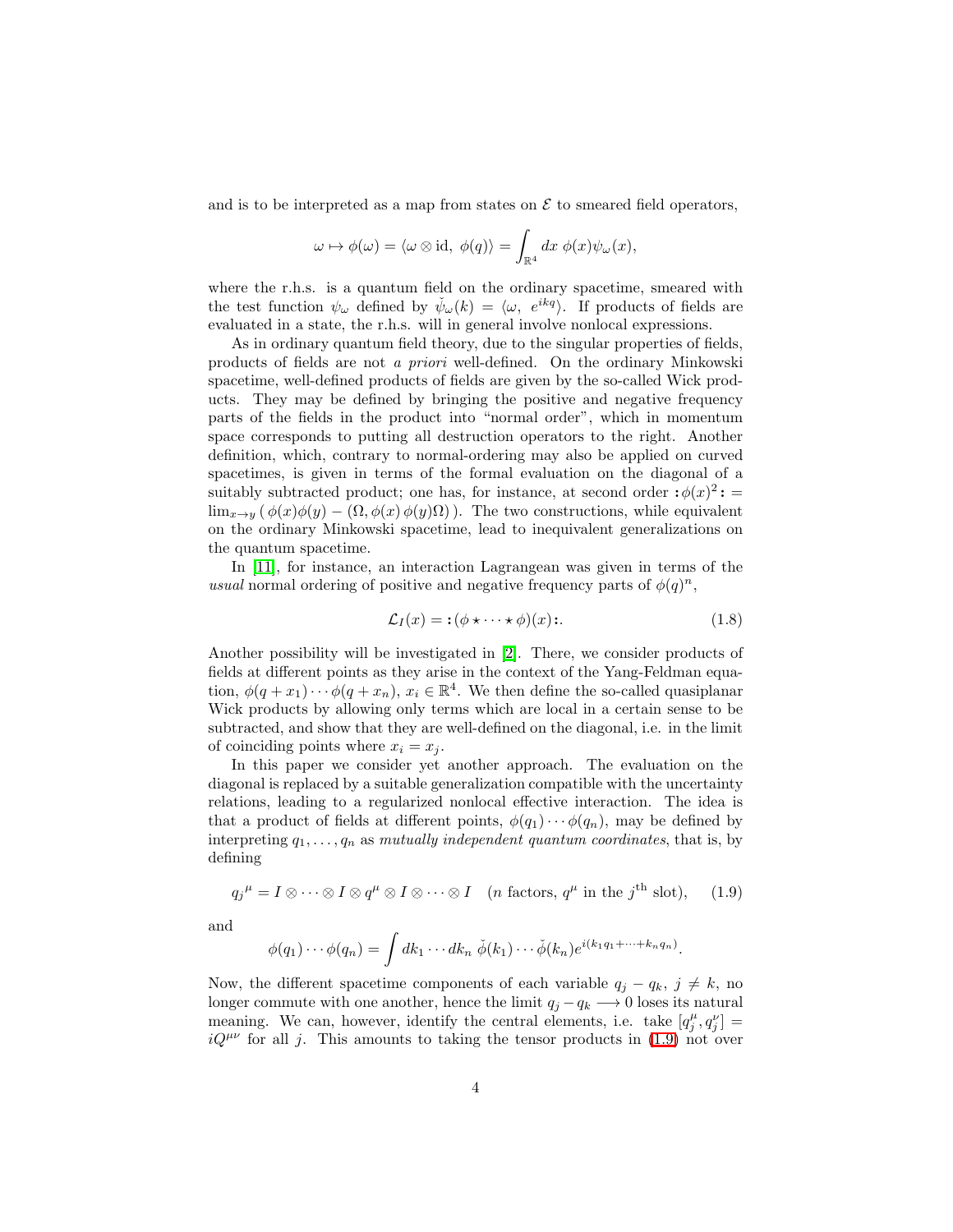the complex numbers, but over the centre  $Z = \mathcal{C}_0(\Sigma)$  of (the multiplier algebra of) E. The limit  $q_i - q_k \longrightarrow 0$  will then be replaced by a *quantum diagonal map* which on each function of  $q_j - q_k$  evaluates a state minimizing the square Euclidean length, while leaving the mean coordinates invariant (cf. [\[15\]](#page-21-4), [\[7\]](#page-21-5)).

As a consequence of taking the tensor product in  $(1.9)$  over  $Z$ , the mean coordinates  $\frac{1}{n} \sum_j q_j$  commute with the relative coordinates  $q_j - q_k$  (in the strong sense), e.g. for  $n = 2$ ,

$$
[(q_1 + q_2)^{\mu}, (q_1 - q_2)^{\nu}] = [q^{\mu}, q^{\nu}] \otimes I - I \otimes [q^{\mu}, q^{\nu}] = 0.
$$
 (1.10)

This fact turns out to be crucial for the construction of the quantum diagonal map and provides an additional motivation for taking the tensor product over Z,

Actually, the tensor product  $\mathcal{E} \otimes_{\mathbb{Z}} \mathcal{E}$  of Z-moduli can be defined as the completion relative to the maximal  $C^*$ -seminorm of the quotient of the algebraic tensor product over C modulo the two sided ideal generated by the multiples in  $\mathcal{E} \odot \mathcal{E}$  of  $I \odot z - z \odot I$ , where z varies in Z. It may be equivalently described as the fibrewise tensor product of bundles of C\*-algebras (continuous fields of  $C^*$ -algebras, in the terminology of [\[9\]](#page-21-6)) over  $\Sigma$ .

Another motivation to use a Z-module tensor product is to view the components  $Q^{\mu\nu}$  of the coordinates' commutator as universal data which are the same for the different variables corresponding to independent events. The  $Q^{\mu\nu}$ s are thus treated as a point independent geometric background, which, however, is translation invariant and Lorentz covariant.

Since the C<sup>\*</sup>-algebra  $\mathcal E$  describes the regular representations of (1), i.e. integrable to a representation of the Weyl relations

$$
e^{ikq}e^{ihq} = e^{-\frac{i}{2}k_{\mu}h_{\nu}Q^{\mu\nu}}e^{i(k+h)q},
$$

the uniqueness theorem of von Neumann [\[16\]](#page-21-7), applied to each fibre at  $\sigma \in \Sigma$ , ensures that commutativity implies tensor factorization over Z. This fact will allow us to obtain the desired map as a conditional expectation.

Furthermore, we will use the tensor product of  $n + 1$  copies of the basic algebra as an auxiliary algebra, where the mean coordinates are (affiliated to the algebra) in the first factor, and where the algebra to which the difference variables  $q_i - q_k$  are affiliated is identified with a subalgebra of the auxiliary algebra, associated to the factors from slot 2 to  $n + 1$ . The desired quantum diagonal map

$$
E^{(n)}:\mathcal{E}\otimes_{Z}\cdots\otimes_{Z}\mathcal{E}\longrightarrow\mathcal{E}_{1}
$$

is then obtained by evaluating  $\gamma \otimes_Z \eta^{n \otimes Z}$  on such tensor products, where  $\eta$  is the localization map [\(1.6\)](#page-2-0) with localization centre  $a = 0$ , and where  $\gamma : \mathcal{E} \to \mathcal{E}_1$ is the restriction map. It turns out that the application of  $E^{(n)}$  to functions whose symbol do not depend on  $Q$  explicitly, yields expressions which in turn are independent of Q.

The quantum diagonal map replaces the ordinary evaluation at coinciding points. Contrary to the ordinary case, it yields a well-defined expression when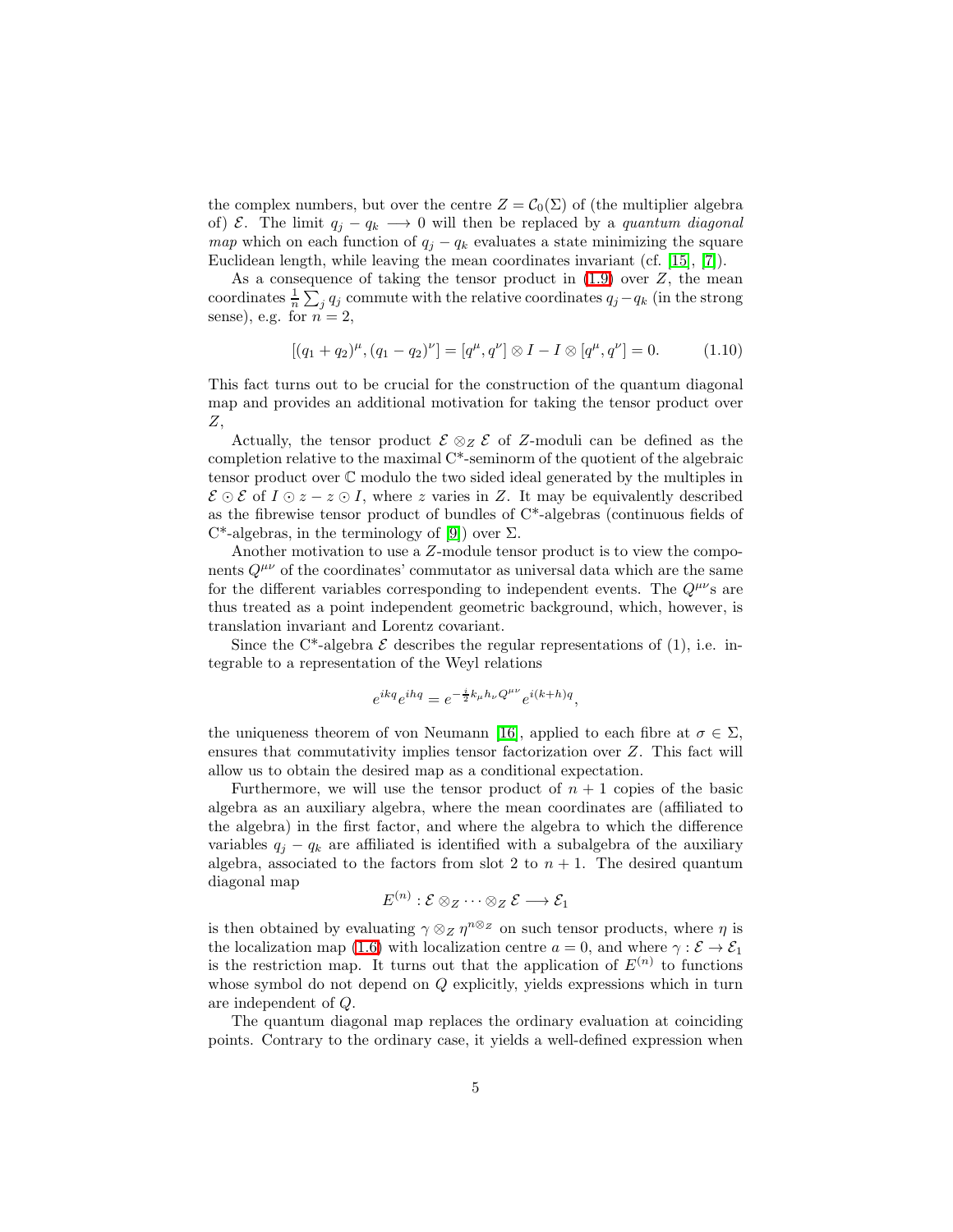applied to a product of fields,

$$
\begin{array}{rcl}\n\phi^{(n)}(q) & = & E^{(n)}(\phi(q_1)\cdots\phi(q_n)) \\
& = & \int d^4k_1\cdots d^4k_n \; r_n(k_1,\ldots,k_n) \, \check{\phi}(k_1)\cdots\check{\phi}(k_n) \, e^{i(k_1+\cdots+k_n)q}\n\end{array}
$$

since a nonlocal regularizing kernel  $r_n$  appears. We conclude that contrary to the ordinary case, no infinite counterterms have to be subtracted and  $\phi^{(n)}(q)$  may be used directly to define the interaction in the quantum theory. Regarding the combinatorics, it is, however, convenient to additionally apply ordinary normal ordering, and to define a *quantum Wick power* as

$$
\begin{array}{rcl}\n\mathbf{\dot{v}}^{n}(q)\mathbf{\dot{v}}_{Q} & = & E^{(n)}(\mathbf{\dot{v}}\phi(q_{1})\cdots\phi(q_{n})\mathbf{\dot{v}}) \\
& = & \int d^{4}k_{1}\cdots d^{4}k_{n} \; r_{n}(k_{1},\ldots,k_{n})\mathbf{\dot{v}}(k_{1})\cdots\check{\phi}(k_{n})\mathbf{\dot{v}}e^{i(k_{1}+\cdots+k_{n})q}\n\end{array}.
$$

The quantum Wick power  $\mathfrak{so}(q)^n \mathfrak{t}_Q$  as well as  $\phi^{(n)}(q)$  may be understood as functions of  $q$ , not explicitly depending on  $Q$ , taking values in the field operators. In other words,  $:\phi(q)^n :_Q$  and  $\phi^{(n)}(q)$  formally are elements of  $\mathcal{E}_1 \otimes \mathfrak{F}$ , where  $\mathfrak{F}$ is the field algebra.

Once products of fields are given a precise meaning, one may apply an appropriate perturbative setup. Since sharp localization in time is compatible with the spacetime uncertainty relations (at the cost of complete delocalization in space), *one* possibility is, for instance, to follow the standard approach to perturbation theory in the interaction representation, involving integrations at sharp fixed times [\[12\]](#page-21-8). If the Lagrangean is symmetric, the resulting S-matrix is formally unitary by construction (at least before renormalization).

In [\[11\]](#page-21-0), such an approach was proposed, based on the interaction Lagrangean [\(1.8\)](#page-3-1). Unfortunately, the resulting perturbation theory is not free of ultraviolet divergences. This fact was first observed in [\[13\]](#page-21-9) where, however, instead of the interaction picture used in [\[11\]](#page-21-0), the theory was defined in terms of modified Feynman rules which may be formally derived from a path integral formulation. As first observed in [\[14\]](#page-21-10) the resulting theory violates unitarity, a defect which may be traced back to the problem of time ordering on a (space/time)-noncommutative theory, as discussed in [\[1\]](#page-20-0): the time ordering naturally defined in the interaction picture formulation (cf [\[11,](#page-21-0) eq. (6.15)] and subsequent comments, as well as section [4](#page-15-0) of the present paper) does not violate unitarity. As a consequence, the formulation of the theory in terms of modified Feynman rules is not equivalent to the one discussed here.

Another inequivalent approach, which, however, yields a unitary perturbation theory was proposed in [\[1\]](#page-20-0). This approach is based on the Yang-Feldman equation and will be discussed elsewhere [\[2\]](#page-21-3).

Instead, we will again apply the standard approach to perturbation theory in the interaction representation, this time employing the quantum Wick products.

The interaction Hamiltonian on the quantum spacetime is then given by

$$
\mathcal{H}_I(t) = \lambda \int_{q^0 = t} d^3q \; \mathbf{i} \phi(q)^n \, \mathbf{i}_Q
$$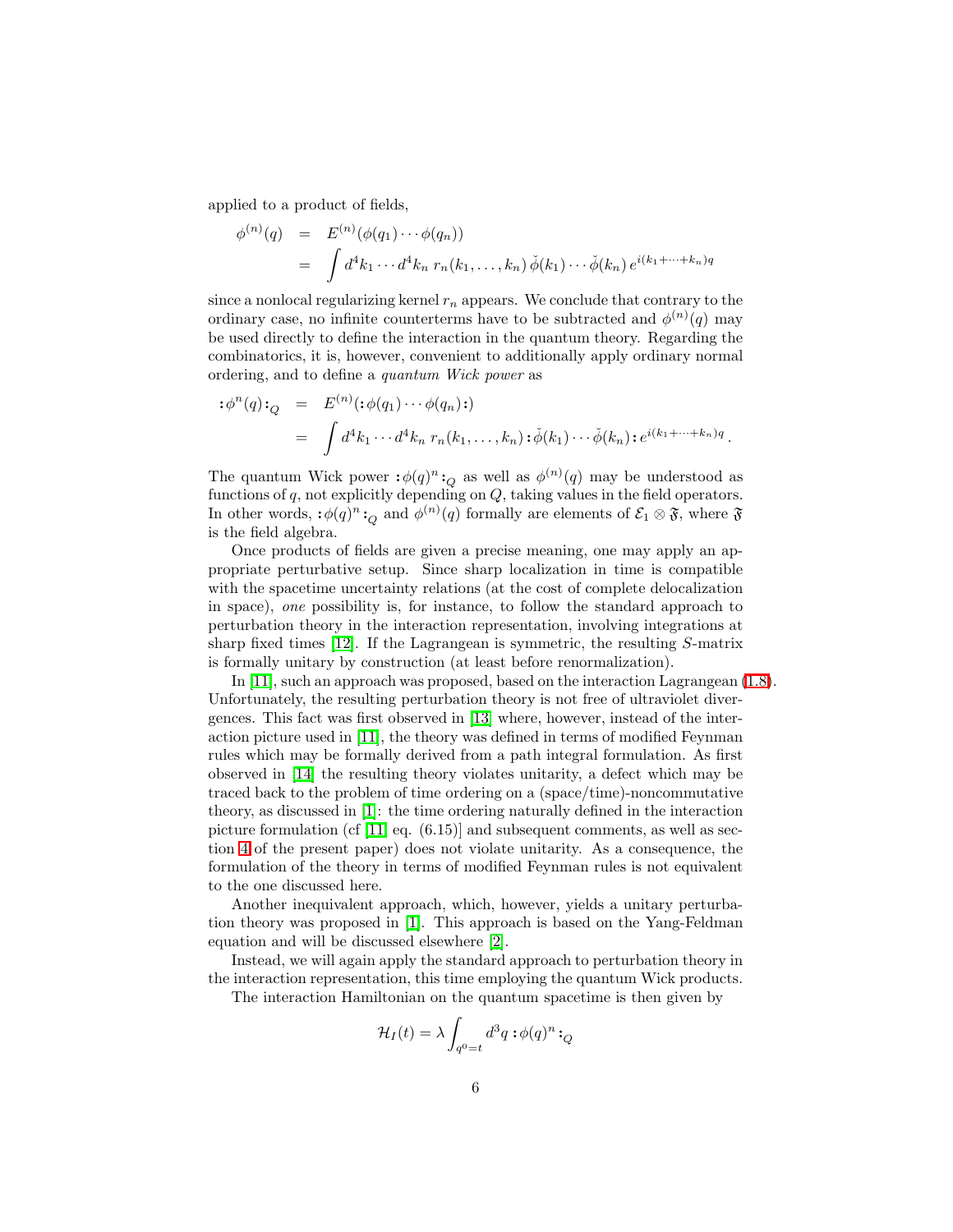as a constant operator–valued function of  $\Sigma_1$  (i.e.  $\mathcal{H}_I(t)$  is formally in  $\mathcal{C}(\Sigma_1)\otimes \mathfrak{F}$ ). While in [\[11\]](#page-21-0) one still had to handle the dependence of the Hamiltonian on  $\sigma$ , in the approach adopted here,  $\mathcal{H}_I(t)$  is a *constant* function of  $\sigma \in \Sigma_1$ . As a consequence, our procedure leads to a unique prescription for the interaction Hamiltonian on quantum spacetime.

The resulting effective non local Hamiltonian is

<span id="page-6-1"></span><span id="page-6-0"></span>
$$
H_I(t) = \lambda \int d^3 \boldsymbol{x} \, \mathcal{L}_{\text{eff}}(t, \boldsymbol{x}) \tag{1.11}
$$

where  $\mathcal{L}_{\text{eff}}$  is the effective nonlocal interaction Lagrangean

$$
\mathcal{L}_{\text{eff}}(x) = c_n \int_{\mathbb{R}^{4n}} da_1 \cdots da_n : \phi(x + a_1) \cdots \phi(x + a_n) :
$$

$$
\exp \left\{ -\frac{1}{2} \sum_{j,\mu} a_j^{\mu^2} \right\} \delta^{(4)} \left( \frac{1}{n} \sum_{j=1}^n a_j \right). \tag{1.12}
$$

It will be shown in section [3](#page-10-0) that the corresponding perturbation theory is free of ultraviolet divergences. The ultraviolet regularization arises as a point– split regularization by convolution with Gaussian kernels, and we will show that, by insertion of an adiabatic switch, the perturbation series is order by order finite, and each term is a well defined, closed operator with a common core. The only remaining source of divergences is then given by possible infinite volume effects arising in the adiabatic limit, which will be discussed elsewhere.

The ultraviolet finiteness of the theory presented in this paper is in accordance with the expectation that noncommutativity of spacetime may regularize the theory. Other examples for ultraviolet finite theories on noncommutative spaces were discussed in [\[6\]](#page-21-11), for instance compact spacetimes, corresponding to finite dimensional algebras.

It is noteworthy that the transition matrix elements will vanish as Gaussian functions of the energies and momentum transfers expressed in Planck units.

While in the high energy limit the transition amplitudes vanish rapidly as a result of the quantum delocalization of the interaction, in the low energy limit one would expect that the corrections to the ordinary theory on Minkowski space vanish. This is clearly possible only after a finite renormalisation; the structure of the needed counterterms and the dependence upon the Planck length of the renormalisation constants will be studied elsewhere.

Note that in the limit where the Planck length can be neglected, the renormalized theory on quantum spacetime should coincide with the ordinary renormalized theory on Minkowski space. At the physical values of the Planck length, the effect of the quantum nature of spacetime should manifest itself as quadratic or higher order corrections, since gravitation is not explicitly taken into account, but manifests itself only through the commutator of the coordinates.

A weak point of the approach to quantum field theory on quantum spacetime presented here is that, while, as was first shown in [\[11\]](#page-21-0), the prescription leading to [\(1.8\)](#page-3-1) does not alter the *free* Hamiltonian, the prescription discussed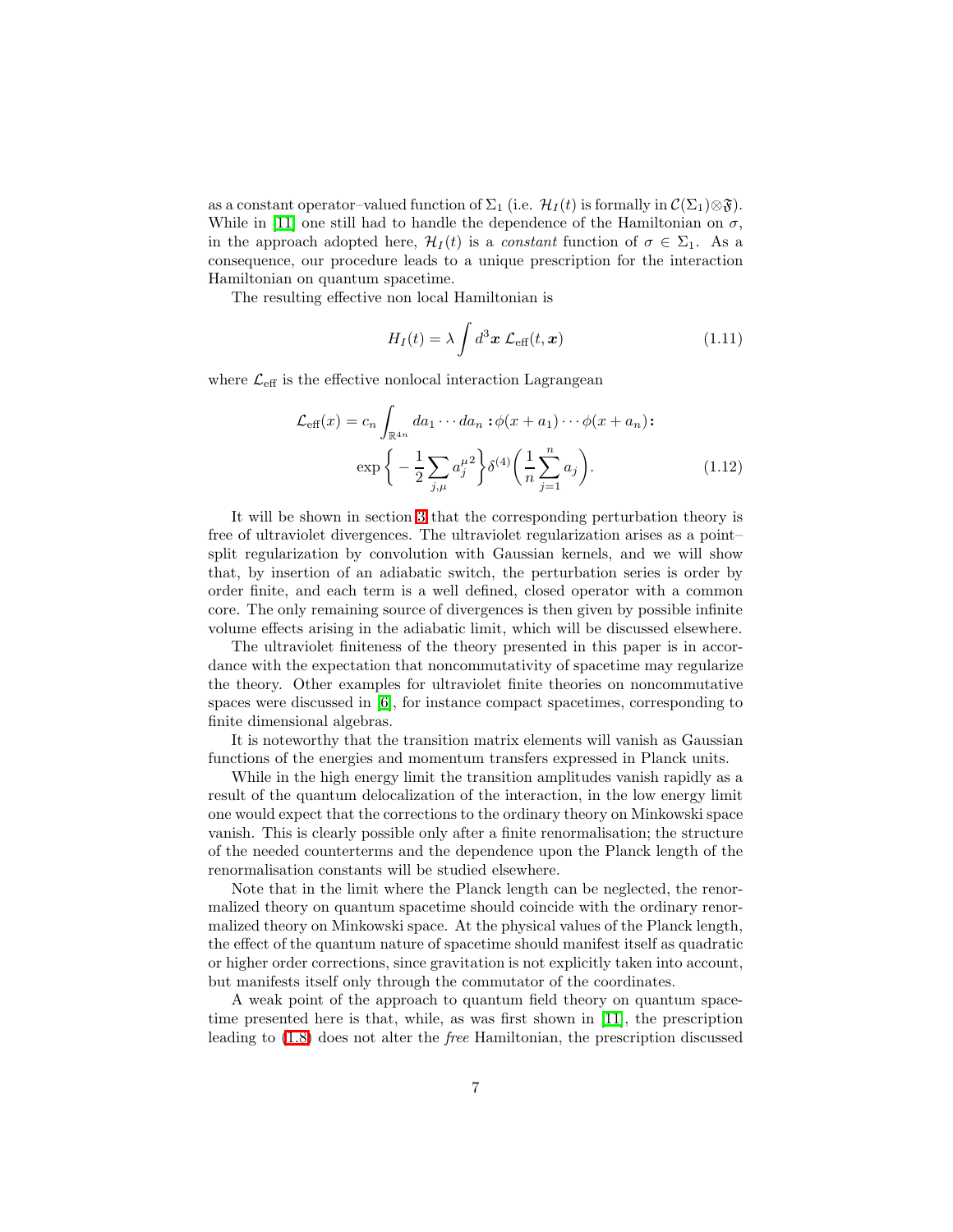here would indeed change it, replacing it by a deformed operator which would no longer be the zero component of a Lorentz vector. We therefore treat, in this paper, the interaction on a different footing than the unperturbed Hamiltonian which we identify with that of the usual free theory<sup>2</sup>. As a consequence, Lorentz invariance is violated in an essential way, since optimally localized states are defined relative to a particular Lorentz frame. However, spacetime translation and space rotation invariance are preserved. Moreover, the evaluation of optimally localized states on the difference variables  $q_j - q_k$  automatically restricts the joint eigenvalues  $\sigma^{\mu\nu}$  of  $Q^{\mu\nu}$  to  $\Sigma_1$ , the basis of  $\Sigma$ , where the electric and magnetic parts of  $\sigma$  are equal or opposite. This gives an a posteriori motivation for a similar choice, made in [\[11\]](#page-21-0), which was motivated by simplicity and by the need of preserving space rotation invariance.

### 2 The quantum diagonal map

According to the previous discussion,

$$
q_j^{\mu} = \underbrace{I \otimes_Z \cdots \otimes_Z I \otimes_Z q^{\mu} \otimes_Z I \otimes_Z \cdots \otimes_Z I}_{n \text{ factors}}, \quad q^{\mu} \text{ in the } j^{\text{th}} \text{ slot},
$$

fulfill the relations (for any  $i, j = 1, \dots, n$ )

$$
[q_i^{\mu}, q_j^{\nu}] = i\lambda_P^2 \delta_{ij} \mathcal{Q}^{\mu\nu}, \qquad (2.1)
$$

<span id="page-7-0"></span>
$$
[q_j^{\mu}, \mathcal{Q}^{\nu \rho}] = 0,\tag{2.2}
$$

<span id="page-7-1"></span>
$$
\mathcal{Q}_{\mu\nu}\mathcal{Q}^{\mu\nu} = 0,\tag{2.3}
$$

$$
\left(\frac{1}{2}\mathcal{Q}_{\mu\nu}(*\mathcal{Q})^{\mu\nu}\right)^2 = I.
$$
\n(2.4)

The correspondence

$$
\mathcal{W}^{(n)}(g\otimes f)=g(\mathcal{Q})f(q_1,\ldots,q_n),\quad g\in\mathcal{C}_0(\Sigma), f\in\mathcal{C}_0(\mathbb{R}^{4n}),\check{f}\in L^1(\mathbb{R}^{4n}),
$$

extends to the generalized symbols  $F = F(\sigma, x_1, \ldots, x_n)$  as usually, where

$$
f(q_1,\ldots,q_n)=\int dk_1\ldots,k_n\,\check{f}(k_1,\ldots,k_n)e^{i(k_1q_1+\cdots+k_nq_n)}.
$$

<span id="page-7-2"></span>It induces a product and an involution on the generalized  $n$ -symbols, and the enveloping C<sup>\*</sup>-algebra of the resulting algebra is precisely  $\mathcal{E}^{(n)} = \mathcal{E} \otimes_Z \cdots \otimes_Z \mathcal{E}$ .

**Remark 2.1** *Note that, since*  $K \otimes K \sim K$  *as C\*-algebras,*  $\mathcal{E} \otimes_Z \cdots \otimes_Z \mathcal{E} \sim$  $\mathcal{E} \sim \mathcal{C}(\Sigma, \mathcal{K})$ . Closed 2-sided ideals J in  $\mathcal{E} \otimes_Z \cdots \otimes_Z \mathcal{E}$  are then in a 1-1 cor*respondence with closed ideals in* Z *(the kernel of the restriction to* Z *of the canonical extension to*  $M(\mathcal{E})$  *of the projection map mod J), hence are in a 1-1 correspondence with the closed subsets of* Σ*.*

 $2$ There exists an alternative approach, based on the action principle, which avoids this unsatisfactory feature. It will be discussed in a forthcoming publication [\[3\]](#page-21-12).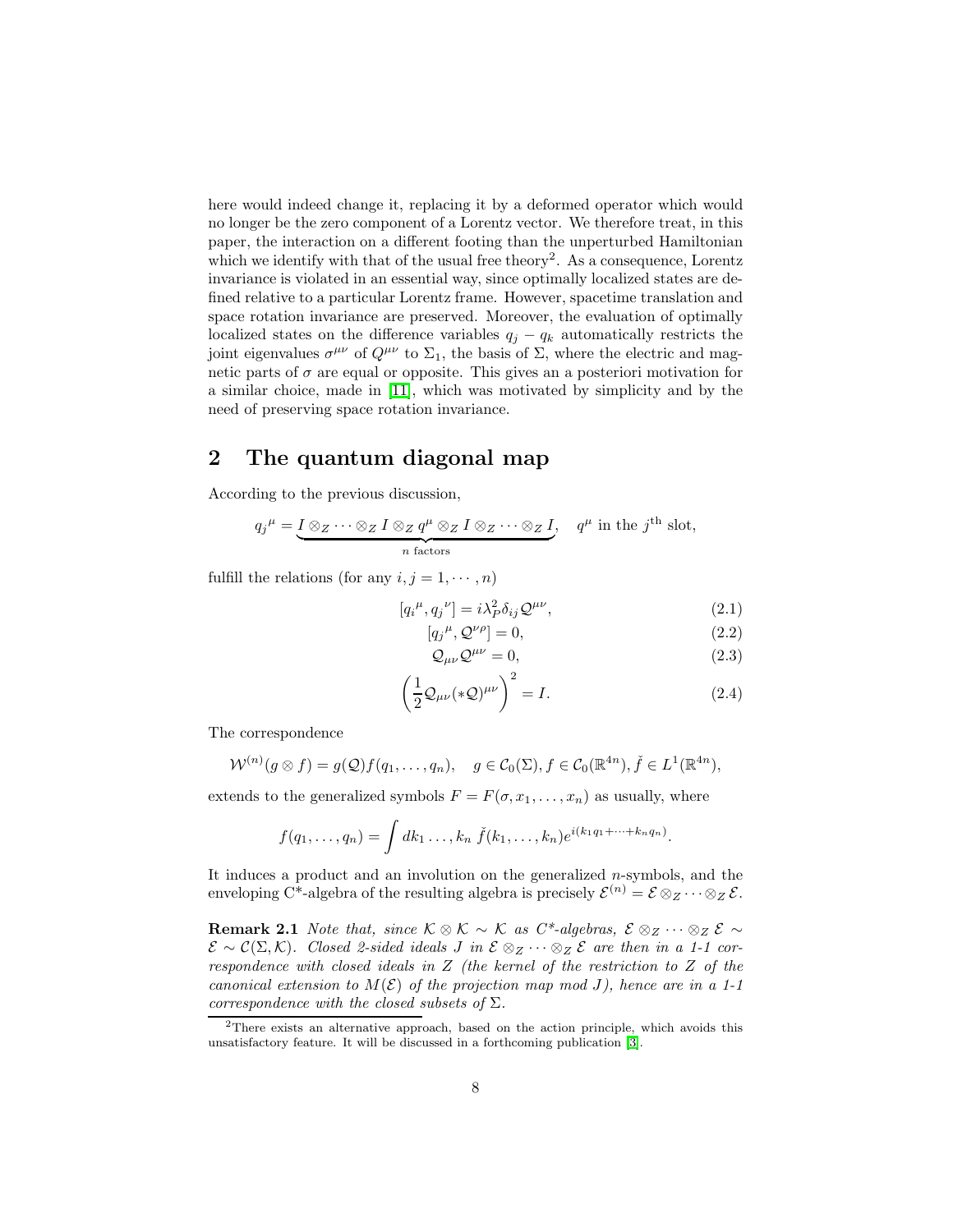Let us now introduce the coordinates of the mean event, denoted mean coordinates for short,

$$
\bar{q} = \frac{1}{n}(q_1 + \dots + q_n)
$$

as well as the separations

$$
q_{ij}=q_i-q_j.
$$

Then

$$
q_i = \bar{q} + \frac{1}{n} \sum_j q_{ij}.
$$
\n
$$
(2.5)
$$

<span id="page-8-1"></span>Since the commutator  $[q_j^{\mu}, q_j^{\nu}] = iQ^{\mu\nu}$  does not depend on j, the following strong commutation relations hold:

$$
e^{ik_{\mu}\bar{q}^{\mu}}e^{ik'_{\mu}\bar{q}^{\mu}} = e^{-i\frac{1}{2n}(\mathcal{Q}^{\mu\nu}k_{\mu}k'_{\nu})}e^{i(k+k')_{\mu}\bar{q}^{\mu}}, \qquad (2.6)
$$

$$
e^{ik_{\mu}\bar{q}^{\mu}}e^{ik'_{\mu}q^{\mu}_{ij}} = e^{ik'_{\mu}q^{\mu}_{ij}}e^{ik_{\mu}\bar{q}^{\mu}}.
$$
\n(2.7)

We have the following factorization. Let  $\tilde{q}$  be coordinates with characteristic length  $1/\sqrt{n}$ , i.e.  $[\tilde{q}^{\mu}, \tilde{q}^{\nu}] = \frac{i}{n} Q^{\mu\nu}$ . Define

$$
\bar{q}^{\mu} := \tilde{q}^{\mu} \otimes_Z I^{n \otimes_Z}, \qquad \mathbf{q}_{ij}^{\mu} = I \otimes_Z q_{ij}^{\mu}, \tag{2.8}
$$

<span id="page-8-0"></span>and

$$
\boldsymbol{q}_i := \bar{\boldsymbol{q}} + \frac{1}{n} \sum_j \boldsymbol{q}_{ij}.
$$
\n(2.9)

We immediately check that the above elements also fulfill the relations  $(2.1-2.4)$  $(2.1-2.4)$ in the regular form, where  $[q_j^{\mu}, q_j^{\nu}] = iQ^{\mu\nu}$ . By von Neumann uniqueness (at each fixed  $\sigma$ ; see [\[11\]](#page-21-0)), there exists a faithful \*-homomorphism

$$
\beta^{(n)} : \mathcal{E}(n) \mapsto M(\mathcal{E}^{(n+1)})
$$

such that

$$
\beta^{(n)}(q_i) = \boldsymbol{q}_i.
$$

This follows from the fact that regularity implies that the map  $q_i^{\mu} \mapsto q_i^{\mu}$  determines a \*-homomorphism  $\beta_i : \mathcal{E} \to M(\mathcal{E}^{(n+1)})$  (whose canonical extension to  $M(\mathcal{E})$  will still be denoted by  $\beta_i$ ); the ranges of  $\beta_i$  and  $\beta_j$  commute for  $i \neq j$ and  $\beta_i$  |z is an isomorphism independent of i. By the universal properties of the tensor product and its uniqueness for nuclear  $C^*$ -algebras (as  $\mathcal{E}$ ), there is a \*-homomorphism  $\beta^{(n)}$  of  $\mathcal{E}^{(n)}$  to  $M(\mathcal{E}^{(n+1)})$ , s.t.  $\beta(A_1 \otimes_Z \cdots \otimes_Z A_n) =$  $\beta_1(A_1)\cdots\beta_n(A_n),\ A_j\in\mathcal{E}.$  By assumption,  $\beta^{(n)}$  is faithful on Z, hence, by remark [2.1](#page-7-2) on page [8,](#page-7-2)  $\beta^{(n)}$  is faithful.

Explicitly,

$$
\beta^{(n)}(g(\mathcal{Q})f(q_1,\ldots,q_n))=g(Q)f(\boldsymbol{q}_1,\ldots,\boldsymbol{q}_n),
$$

where, of course,

$$
f(\boldsymbol{q}_1,\ldots,\boldsymbol{q}_n)=\int dk_1\cdots dk_n \ \check{f}(k_1,\ldots,k_n)e^{ik_1\boldsymbol{q}_1}\cdots e^{ik_n\boldsymbol{q}_n}.
$$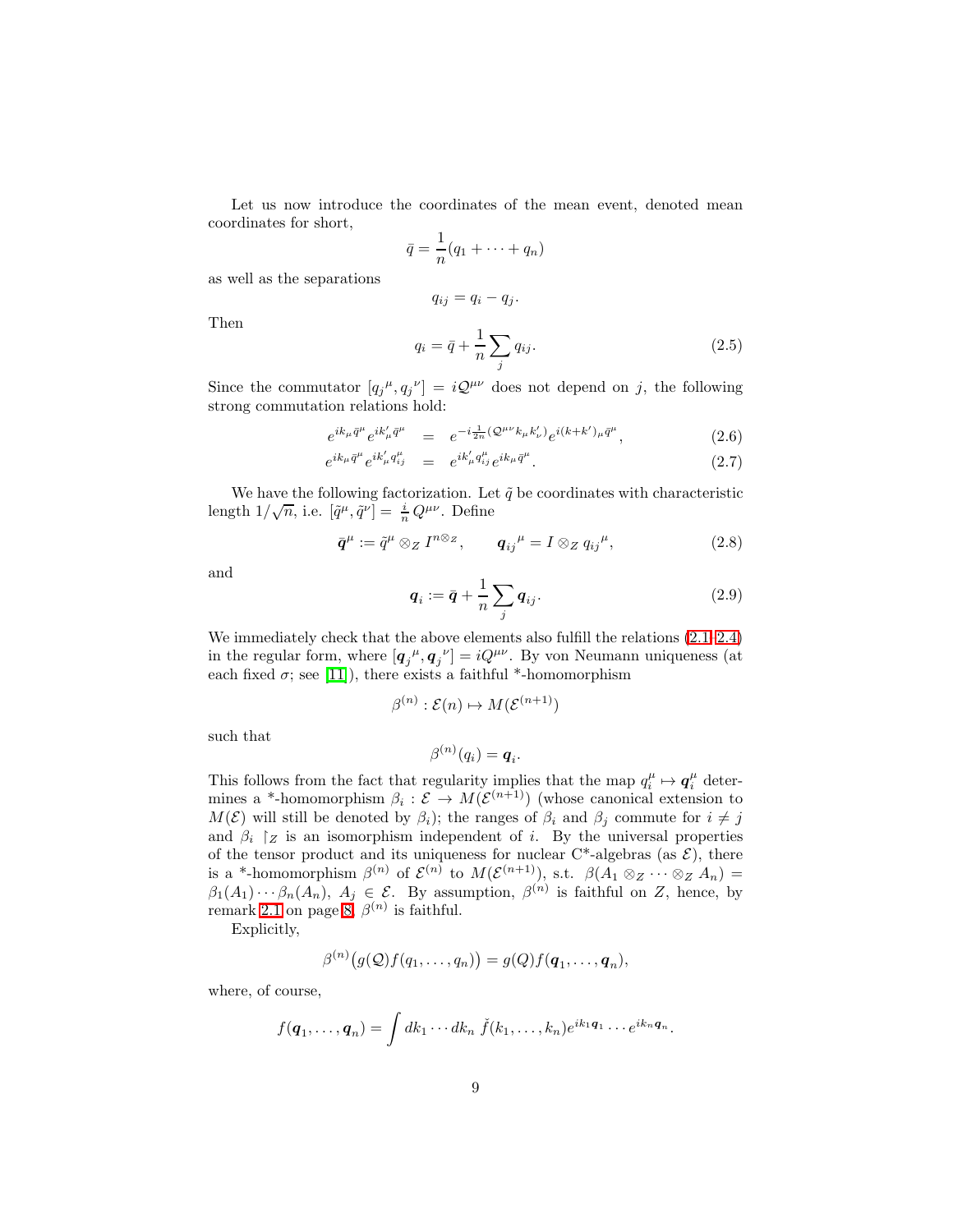**Definition 2.2** The quantum diagonal map  $E^{(n)} : \mathcal{E}^{(n)} \to \mathcal{E}_1$  is defined as

$$
E^{(n)} = (\gamma \otimes_Z \underbrace{\eta \otimes_Z \cdots \otimes_Z \eta}_{n \text{ factors}}) \circ \beta^{(n)},
$$

*where*  $\eta$ ,  $\gamma$  *are the localization map and the restriction to*  $\Sigma_1$  *(projection of*  $\mathcal{E}$ *onto*  $\mathcal{E}_1$ *), respectively. Note that the generators*  $\tilde{q}^{\mu}$  *of the algebra in which*  $E^{(n)}$ *takes values have characteristic length*  $1/\sqrt{n}$ .

To motivate this choice, let us recall that the difference variables  $q_{ij}^{\mu}/\sqrt{2}$ fulfill the commutation relations  $(1.1-1.4)$ , and a short computation yields

$$
\left\langle \underbrace{\eta \otimes_Z \cdots \otimes_Z \eta}_{n \text{ factors}}, e^{ik_\mu q_{ij}{}^\mu/\sqrt{2}} \right\rangle = \left\langle \eta, e^{ik_\mu q^\mu} \right\rangle
$$

(as constant functions of  $\sigma \in \Sigma_1$ ; compare with [\(1.7\)](#page-2-1)). In other words,  $\eta^{n\otimes z}$ minimizes the Euclidean separation  $\sum_{\mu} (q_i^{\mu} - q_j^{\mu})^2$ .  $E^{(n)}$  will also denote the normal extension of the above map to the multiplier algebra  $M(\mathcal{E}^{(n)})$ .

Note also that, had we used  $\eta_a$  instead of  $\eta = \eta_0$ , we would have defined the same map  $E^{(n)}$ , since the separations  $q_i - q_j$  are invariant under translations.

**Proposition 2.3** Let  $f \in C_0(\mathbb{R}^{4n})$ ,  $\check{f} \in L^1(\mathbb{R}^{4n})$ . The explicit form of the *quantum diagonal map on* f *is given by*

$$
E^{(n)}(f(q_1,\ldots,q_n))=\int_{\mathbb{R}^{4n}}dk_1\cdots dk_n\check{f}(k_1,\ldots,k_n)r_n(k_1,\ldots,k_n)e^{i(\sum_i k_i)\check{q}}
$$

<span id="page-9-0"></span>*where*

$$
r_n(k_1,\ldots,k_n) = \exp\left\{-\frac{1}{2}\sum_{\mu=0}^3 \left(\sum_{j=1}^n k_{j\mu}^2 - \frac{1}{n}\sum_{j,l=1}^n k_{j\mu}k_{l\mu}\right)\right\}.
$$
 (2.10)

*Equivalently,*

$$
E^{(n)}\big(f(q_1,\ldots,q_n)\big)=h(\tilde{q})
$$

*where*

$$
h(x) = c_n \int_{\mathbb{R}^{4n}} da_1 \cdots da_n f(x + a_1, \ldots, x + a_n) \hat{r}_n(a_1, \ldots, a_n),
$$

*with*  $c_n = n^2 (2\pi)^{-8(n-1)}$  *and, with*  $|a|^2 = \sum_{\mu=0}^3 a_{\mu} a_{\mu}$ ,

$$
\hat{r}_n(a_1,\ldots,a_n) = \exp\left(-\frac{1}{2}|a_1|^2 - \cdots - \frac{1}{2}|a_n|^2\right)\delta^{(4)}\left(\frac{1}{n}\sum_{j=1}^n a_j\right).
$$

*In particular,*  $E^{(n)}(f(q_1, \ldots, q_n))$  *is a constant function of*  $\sigma \in \Sigma_1$ *.*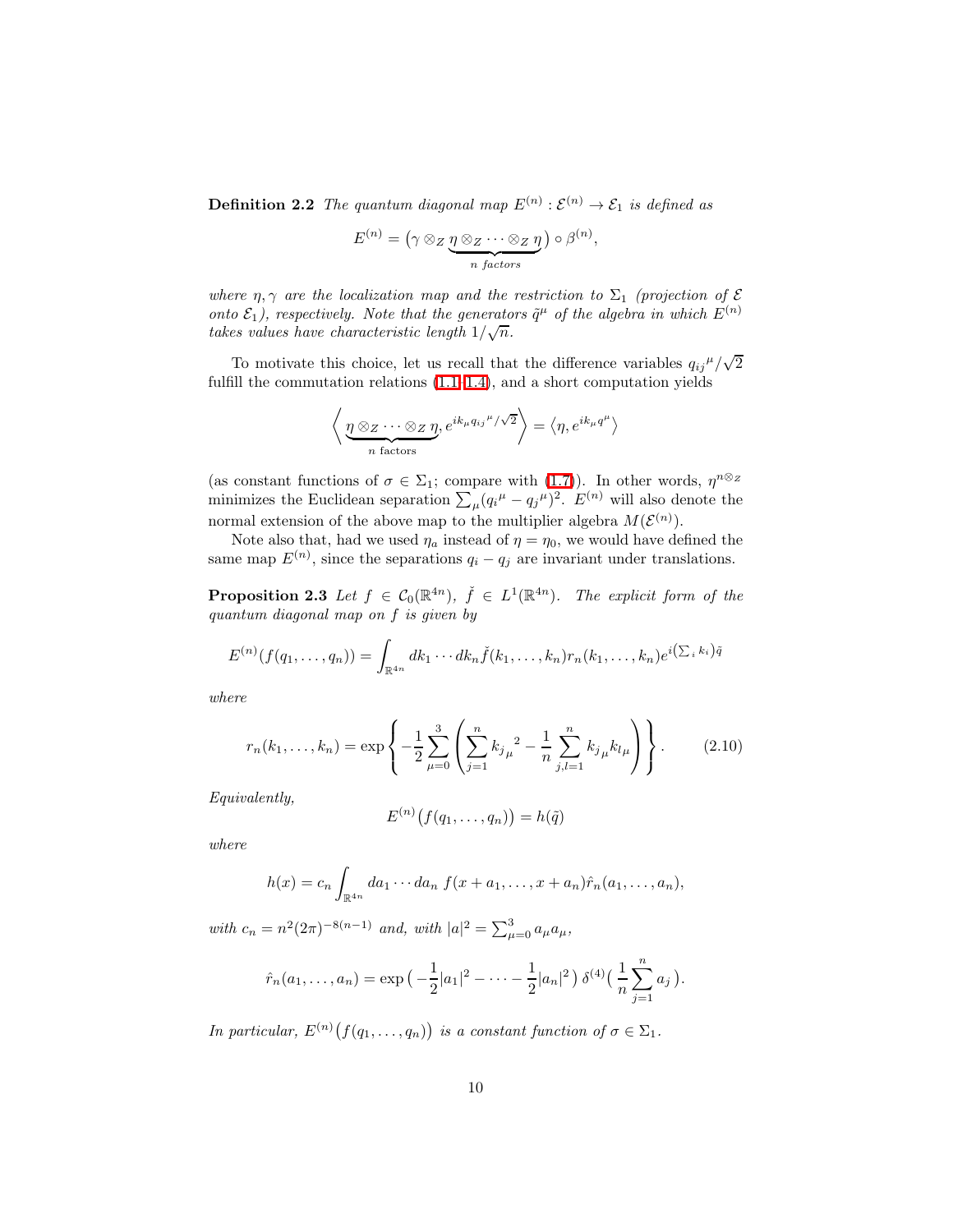*Proof.* A simple computation yields, by the the definition  $(2.9)$  of  $q_i$ ,

$$
\exp\left\{i\sum_j k_j\mathbf{q}_j\right\} = \exp\left\{i\bigg(\sum_j k_j\bigg)\bar{q}\right\}\otimes_Z \exp\left\{i\sum_j\bigg(k_j-\frac{1}{n}\sum_l k_l\bigg)q_j\right\}.
$$

By the above and  $(2.6),(2.7)$  $(2.6),(2.7)$ , we have

$$
\langle \gamma \otimes_{Z} \eta^{n \otimes_{Z}} , f(q_{1},...,q_{1}) \rangle =
$$
  
=  $\int dk_{1} \cdots dk_{n} \check{f}(k_{1},...,k_{n}) \exp \left\{ i \left( \sum_{j} k_{j} \right) \tilde{q} \right\}$   

$$
\prod_{j=1}^{n} \left\langle \eta, \exp \left\{ i \left( k_{j} - \frac{1}{n} \sum_{l} k_{l} \right) q_{j} \right\} \right\rangle
$$

as a constant function of  $\sigma$ ; [\(2.10\)](#page-9-0) then follows by a straightforward computation. Standard computations provide the configuration space kernel.

The quantum diagonal map takes a particular simple form if evaluated in optimally localized states. Indeed, let  $\tilde{\eta}_a$  denote the localization map  $\eta_a$  applied to the mean position coordinates  $\tilde{q}$ . Then a simple calculation yields the formula

$$
\tilde{\eta}_a \circ E^{(n)} = \eta_a^{\otimes \frac{n}{Z}}.
$$

Since the function  $a \to \eta_a(f)$  may be understood as the best commutative analogue of an element  $f$  of the noncommutative algebra, this formula provides an additional justification of the present approach. (Cf. also the discussion in [\[11\]](#page-21-0) and [\[6\]](#page-21-11).)

## <span id="page-10-0"></span>3 A class of ultraviolet finite theories on the quantum spacetime

The uncertainty relations (2) are compatible with sharp localization in time, at the cost of total delocalization in space. Consistently, the centre valued map

$$
g(Q)f(q) \mapsto g(Q) \int d^3x \ f(t, x)
$$

extends to a a positive partial trace  $\int_{q^0=t} d^3q$  (see [\[11\]](#page-21-0) for details), which commutes with the restriction  $\gamma$  to  $\Sigma_1$ .

For a fixed choice of a frame of reference, we formulate a traditional pertur-bative setup in the spirit of [\[12,](#page-21-8) [4\]](#page-21-13). Consider for simplicity the  $\lambda \phi^n$  interaction; then the formal interaction Hamiltonian will be defined as

$$
\mathcal{H}_I(t) = \lambda \int_{q^0 = t} d^3q \mathcal{L}_I(q),
$$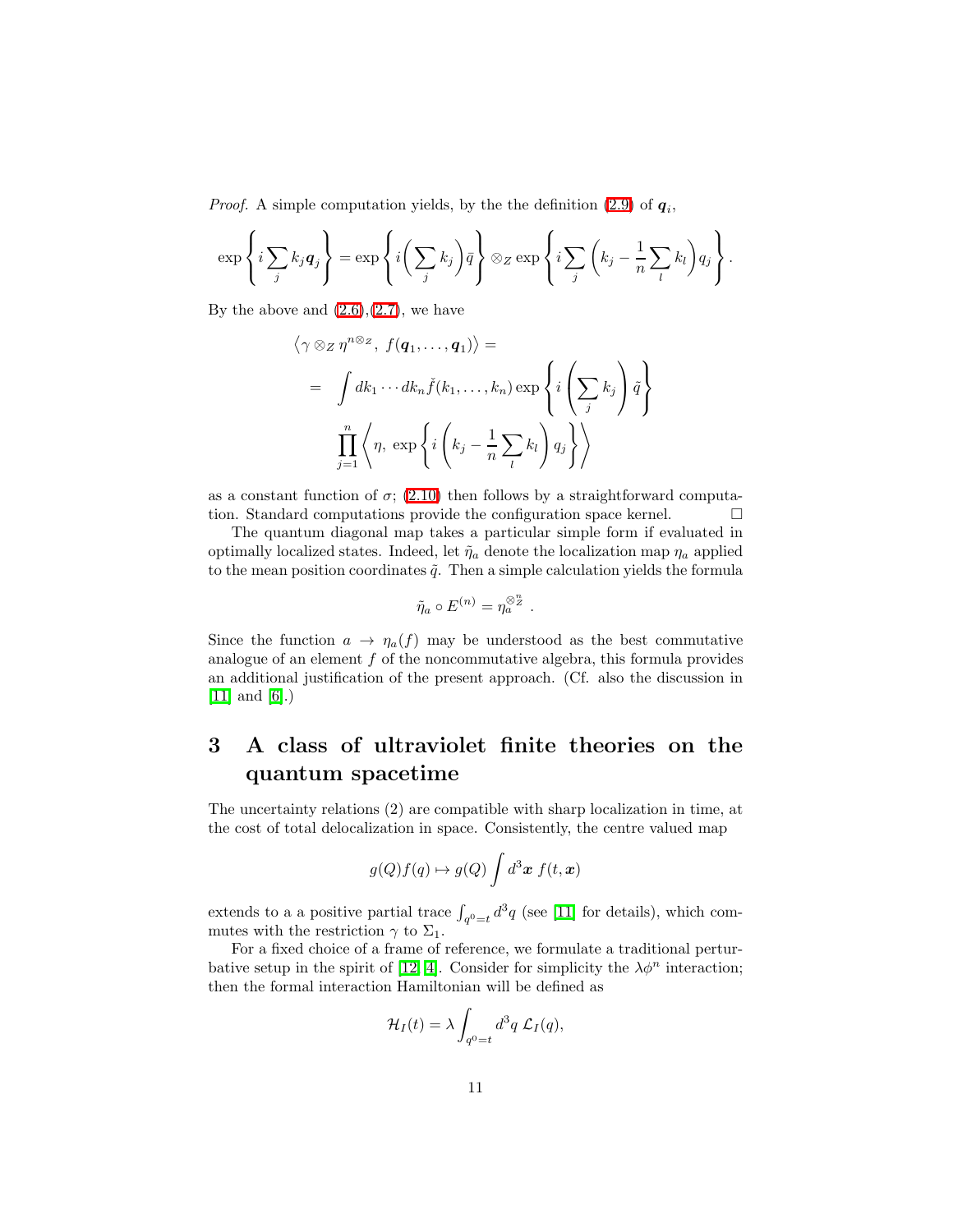where the interaction Lagrangean  $\mathcal{L}_I(q)$  may be either the  $n^{\text{th}}$  *quantum Wick power*, defined by evaluating the quantum diagonal map on a normally ordered product of fields<sup>3</sup>,

$$
\begin{array}{rcl}\n\mathbf{i}\phi^n(q)\mathbf{i}_Q &=& E^{(n)}(\mathbf{i}\phi(q_1)\cdots\phi(q_n)\mathbf{i}) \\
&=& \int d^4k_1\cdots d^4k_n \ r_n(k_1,\ldots,k_n)\mathbf{i}\check{\phi}(k_1)\cdots\check{\phi}(k_n)\mathbf{i}\,e^{i(k_1+\cdots+k_n)q}\,,\n\end{array}
$$

or the *regularized product*, defined by evaluating the quantum diagonal map on a product of fields as it stands, without application of normal order,

$$
\begin{split}\n\phi^{(n)}(q) &= E^{(n)}(\phi(q_1)\cdots\phi(q_n)) \\
&= \int d^4k_1\cdots d^4k_n \ r_n(k_1,\ldots,k_n) \ \check{\phi}(k_1)\cdots\check{\phi}(k_n) \, e^{i(k_1+\cdots+k_n)q} \\
&= \int dk e^{ikq} \int dy e^{-iky} \int d^4x_1\cdots d^4x_n \ \hat{r}_n(y-x_1,\ldots,y-x_n) \, \phi(x_1)\cdots\phi(x_n)\,.\n\end{split}
$$

Clearly, the first definition yields a well-defined expression, but, contrary to the ordinary case, normal ordering is not necessary due to the regulating kernel  $r_n$  which renders the second product well-defined as well<sup>4</sup>. In fact, both the quantum Wick power  $:\! \phi(q)^n \! :_Q \text{ as well as } \phi^{(n)}(q)$  may be understood as functions of q, not explicitly depending on  $Q$ , taking values in the field operators. In other words,  $:\phi(q)^n:_{Q}$  and  $\phi^{(n)}(q)$  formally are elements of  $\mathcal{E}_1 \otimes \mathfrak{F}$ , where  $\mathfrak{F}$  is the field  $algebra<sup>5</sup>$ .

In the following, however, we will base our investigation on an interaction given by a quantum Wick power. For one thing, it simplifies the combinatorics, and in view of the adiabatic limit, which we hope to study in a later paper, normal ordering may even be necessary.

The resulting Hamiltonian  $\mathcal{H}_I(t)$  is formally affiliated to  $\mathcal{C}(\Sigma_1) \otimes \mathfrak{F}$ , where  $\mathfrak F$  is the free Bose field algebra on the ordinary spacetime. Roughly speaking,  $\mathcal{H}_I(t)$  is a function from  $\Sigma_1$  to (formal) field operators, i.e. to quadratic forms.

In order to retrieve the Hamiltonian of the equivalent theory on the ordinary spacetime, one has to integrate over some probability measure  $\mu$  over  $\Sigma_1$ , defining  $H_I(t) = \int d\mu \mathcal{H}_I(t)$ . Since, however,  $\mathcal{H}_I(t)$  is a constant function of  $\sigma$ , the choice of  $\mu$  is irrelevant. This fact should be contrasted with the case considered in [\[11\]](#page-21-0), where the non-irrelevant choice of a particular measure  $-$  though the most reasonable in that context — was to some extent arbitrary, as well as the special rôle played by  $\Sigma_1$ .

<sup>&</sup>lt;sup>3</sup>We recall that a monomial  $A = a^{\sharp}(\psi_1) \cdots a^{\sharp}(\psi_n)$  in the creation an destruction operators  $(a^{\sharp} = a, a^{\dagger})$  is called normally ordered or Wick ordered and denoted :A:, if all creation operators stand left of the destruction operators.

<sup>&</sup>lt;sup>4</sup>That this is true may be either checked by expanding the product of fields in normally ordered products and check that all integrals are finite, or by employing the method of wavefront sets to show that Diag  $\circ (\hat{r}_n \times (\phi \dots \phi))$ , where  $\times$  denotes the ordinary convolution, is well-defined.

<sup>&</sup>lt;sup>5</sup>In more rigorous mathematical terms,  $:\! \phi(q)^n :_Q$  and  $\phi^{(n)}(q)$  are affine maps from states on  $\mathcal E$  to quadratic forms.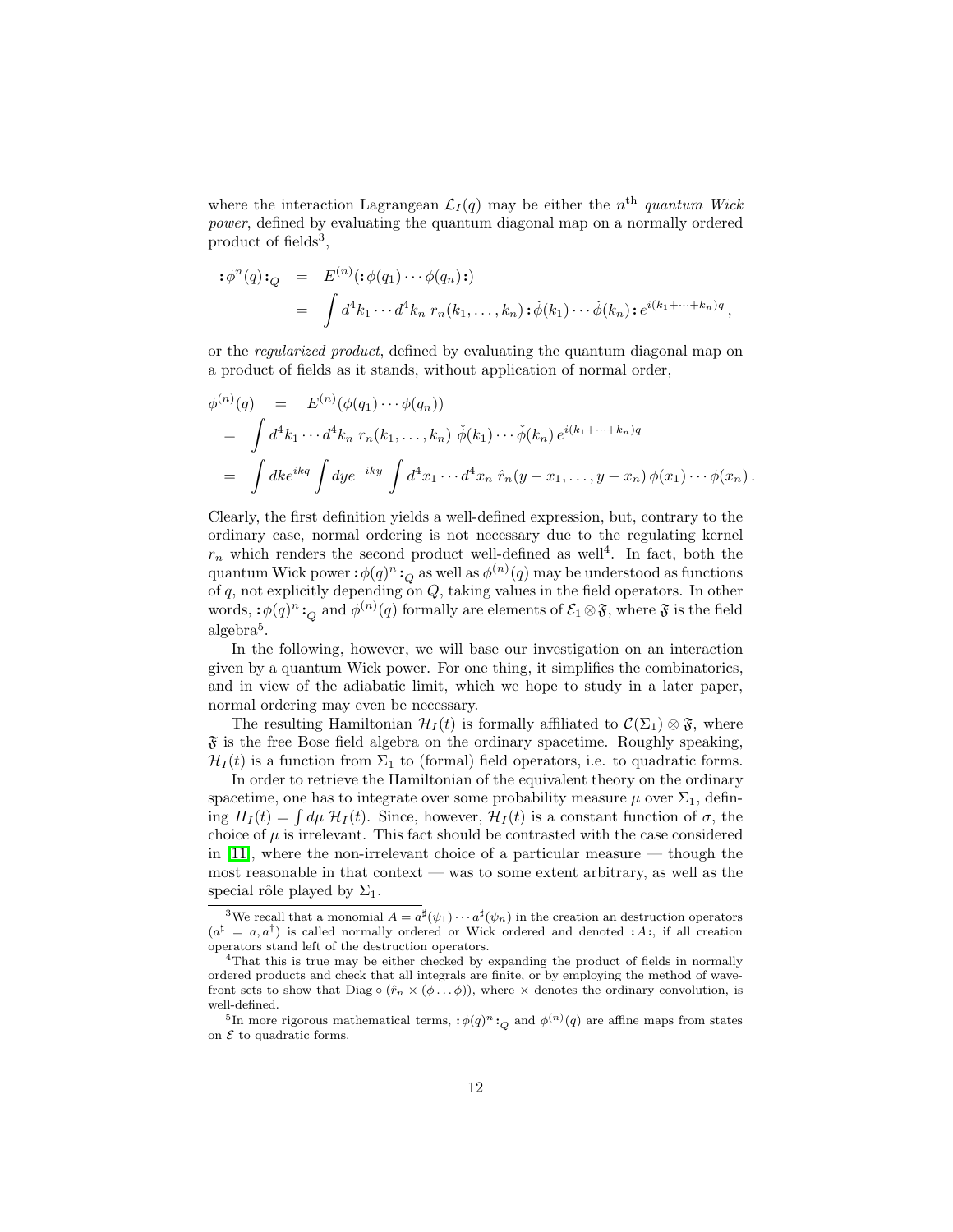The resulting Hamiltonian  $H_I(t)$  for the equivalent theory on the ordinary spacetime can then be put in the form [\(1.11\)](#page-6-0), where the effective nonlocal Lagrangean is given by

$$
\mathcal{L}_{\text{eff}}(x) = \int dk \ \tilde{\mathcal{L}_{\text{eff}}}(k) e^{ikx},
$$

$$
\tilde{\mathcal{L}}_{\text{eff}}(k) = \int d^4 k_1 \cdots d^4 k_n \ r_n(k_1, \ldots, k_n) \, \dot{\phi}(k_1) \cdots \dot{\phi}(k_n) \, \dot{\delta}^{(4)} \bigg(k - \sum_{j=1}^n k_j\bigg).
$$

Note that in the perturbation series  $((3.1)$  $((3.1)$  here below) the time ordering of products  $H_I(t_1)\cdots H_I(t_N)$  will refer to the variables  $t_1,\ldots,t_N$  rather than to the integration variables in [\(1.12\)](#page-6-1).

The fundamental result of this section is that the finite 4-volume theory yields a finite perturbation series. More precisely, we turn the coupling constant  $\lambda$  into a smooth function of x vanishing at infinity sufficiently fast, of the form  $\lambda(t, x) = \lambda'(t)\lambda''(x)$ , and we show that the corresponding Dyson series is well defined at all orders. Well-known methods from ordinary quantum field theory are employed.

**Proposition 3.1** *For any Schwartz function*  $\lambda$  *of the form*  $\lambda(t, x) = \lambda'(t)\lambda''(x)$ *,*  $\lambda' \in \mathcal{S}(\mathbb{R}), \ \lambda'' \in \mathcal{S}(\mathbb{R}^3)$ , the formal series

<span id="page-12-0"></span>
$$
S[\lambda] = T \exp\left\{-i \int d^4x \ \lambda(x) \mathcal{L}_{\text{eff}}(x) \right\} = I + \sum_{N=1}^{\infty} (-i)^N S^{(N)}[\lambda]
$$
(3.1)

*is finite at all orders. More precisely, it is possible — by Wick reduction — to put the* Nth *order contribution in the form of a finite sum of closable operators* with common core  $D_{\mathcal{S}}$  (the subspace of the Fock space consisting of the vectors *with finitely many particles and with Schwartz* n*-particle components for each* n*). By construction,* S[λ] *is unitary.*

**Remark 3.2** *While the existence of the adiabatic limit*  $\lambda \rightarrow 1$  *is questionable due to the breakdown of Lorentz covariance, the infinite volume limit*  $\lambda'' \to 1$ (with  $\lambda'$  fixed) of the Gell-Mann–Low formula for  $S[\lambda' \otimes \lambda''] / \langle S[\lambda' \otimes \lambda''] \rangle_0$  ex*ists as a quadratic form. Indeed, the only terms in the perturbation expansion of*  $S[\lambda' \otimes \lambda'']$  *which are divergent in the limit*  $\lambda'' \to 1$  *(with*  $\lambda'$  *fixed) are precisely those containing vacuum–vacuum parts. The actual behaviour of the full adiabatic limit will be investigated elsewhere.*

*Proof.* We shall follow standard conventions (see e.g. [\[17\]](#page-22-2)): in particular,  $a(g), a^{\dagger}(g)$  are the destruction and creation operators on the symmetric Fock space  $\exp(L^2(\mathbb{R}^3)), g \in L^2(\mathbb{R}^3)$ , and

<span id="page-12-1"></span>
$$
a(g) = \int_{\mathbb{R}^3} dk \ a(\mathbf{k}) \overline{g(-\mathbf{k})}, \qquad a^{\dagger}(g) = \int_{\mathbb{R}^3} dk \ a^{\dagger}(\mathbf{k}) g(\mathbf{k}),
$$

$$
\phi(t, \mathbf{x}) = \frac{1}{(2\pi)^{3/2}} \int_{\mathbb{R}^3} \frac{d\mathbf{k}}{\sqrt{2\omega(\mathbf{k})}} \left\{ e^{ik_{\mu}x^{\mu}} a^{\dagger}(\mathbf{k}) + e^{-ik_{\mu}x^{\mu}} a(\mathbf{k}) \right\} \qquad (3.2)
$$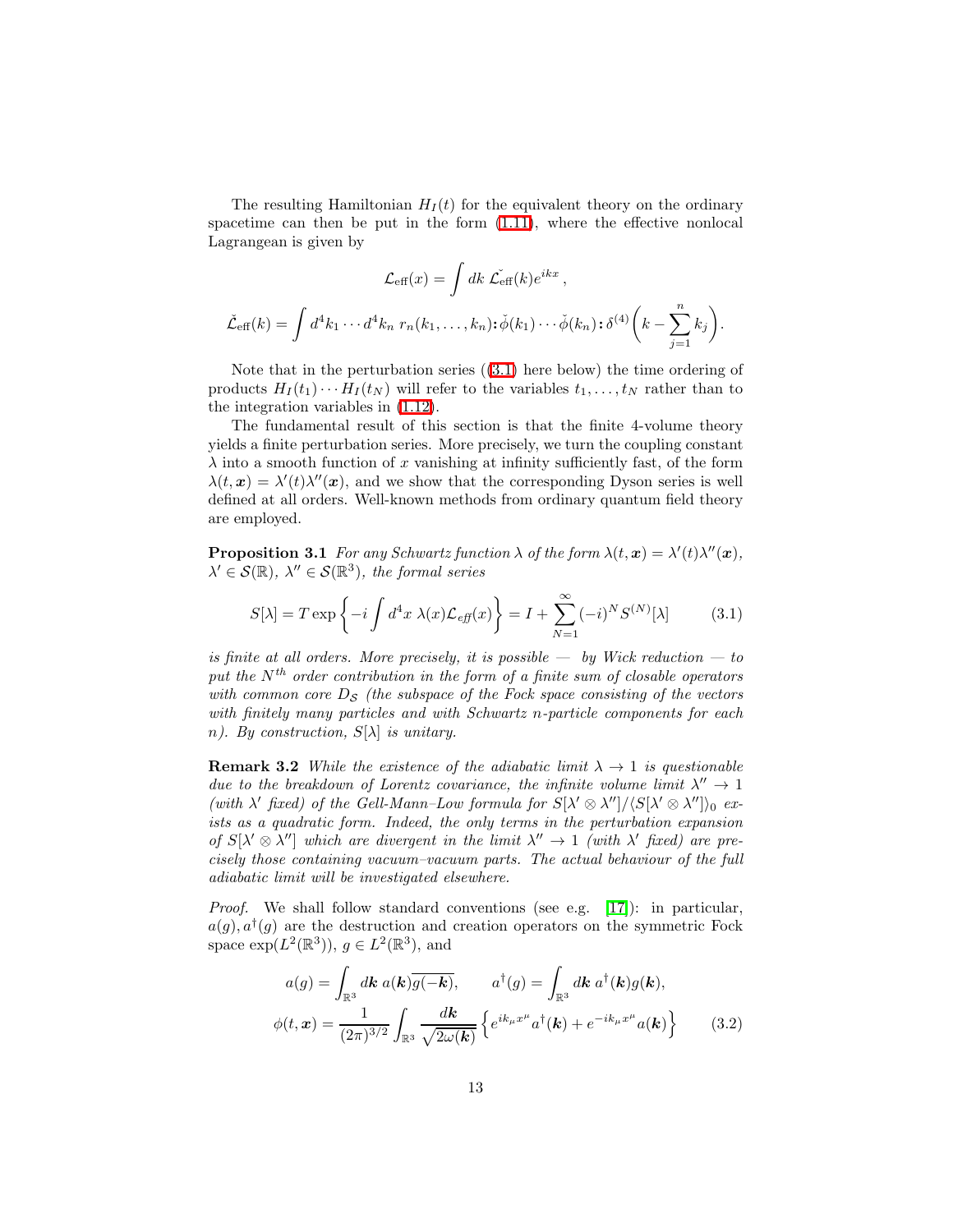as quadratic forms on  $D_S \times D_S$ , where  $\omega(\mathbf{k}) = \sqrt{|\mathbf{k}|^2 + m^2}$ , and  $k = (\omega(\mathbf{k}), \mathbf{k})$ . The cutoff Lagrangian  $H_I^{(\lambda)}$  $I_I^{(\lambda)}(t)$  is given by

$$
H_I^{(\lambda)}(t)=\int_{\mathbb{R}^3}d\boldsymbol{x}\;\lambda(t,\boldsymbol{x})\mathcal{L}_{\text{eff}}(t,\boldsymbol{x})=\lambda'(t)\int_{\mathbb{R}^3}d\boldsymbol{x}\;\lambda''(\boldsymbol{x})\mathcal{L}_{\text{eff}}(t,\boldsymbol{x}).
$$

We introduce the following compact notations

<span id="page-13-0"></span>
$$
\underline{a}^{\mu} = (a_1^{\mu}, \dots, a_n^{\mu}) \in \mathbb{R}^n, \tag{3.3}
$$

$$
\underline{\mathbf{a}} = (\mathbf{a}_1, \dots, \mathbf{a}_n) \in \mathbb{R}^{3n},\tag{3.4}
$$

$$
\underline{a} = (\underline{a}^0, \underline{\mathbf{a}}) = (a_1, \dots, a_n) \in \mathbb{R}^{4n}.
$$
\n(3.5)

The translation of all the 4-vectors in  $\underline{a}$  by the same 4 vector x will be denoted by

$$
\underline{a} - x = (a_1 - x, a_2 - x, \cdots, a_n - x), \quad x, a_j \in \mathbb{R}^4.
$$
 (3.6)

The symbol  $\cdot$  will denote the canonical Euclidean scalar product in  $\mathbb{R}^n$ ,  $\mathbb{R}^{3n}$ ,  $\mathbb{R}^{4n}$ , depending on the context; then

$$
\underline{a}\ \underline{b} = \underline{a}_{\mu} \cdot \underline{b}^{\mu} = \underline{a}^{0} \cdot \underline{b}^{0} - \underline{a} \cdot \underline{b}, \tag{3.7}
$$

$$
|\underline{a}|^2 = \underline{a} \cdot \underline{a}.\tag{3.8}
$$

Moreover,

$$
d\underline{a} = d\underline{a}^0 d\underline{a} = \prod_{\mu=0}^3 d\underline{a}^\mu = \prod_{\mu=0}^3 \prod_{j=1}^n d a_j^\mu.
$$
 (3.9)

Finally, for any function  $g = g(x)$  of  $\mathbb{R}^4$ , we write

<span id="page-13-1"></span>
$$
g^{(n)}(\underline{x}) = g(x_1) \cdots g(x_n), \qquad (3.10)
$$

and, in particular,

$$
:\phi^{(n)}(\underline{x}):=:\phi(x_1)\dots\phi(x_n):.
$$
\n(3.11)

Standard computations yield

$$
S_N[\lambda] = \int_{\mathbb{R}^{4nN}} d\underline{a}_1 \cdots d\underline{a}_N \left( \prod_{1 \le M < N} \theta \big( \kappa^0(\underline{a}_{M+1}^0 - \underline{a}_M^0) \big) \right)
$$

$$
G_\lambda(\underline{a}_1) \cdots G_\lambda(\underline{a}_N) : \phi^{(n)}(\underline{a}_1) : \cdots : \phi^{(n)}(\underline{a}_N) : ,
$$

where  $\kappa^0(\underline{a}^0)$  is the time component of the mean point

$$
\kappa(\underline{a}) = (\kappa^0(\underline{a}^0), \kappa(\underline{a})) = \frac{1}{n} \sum_{j=1}^n a_j \in \mathbb{R}^4
$$
\n(3.12)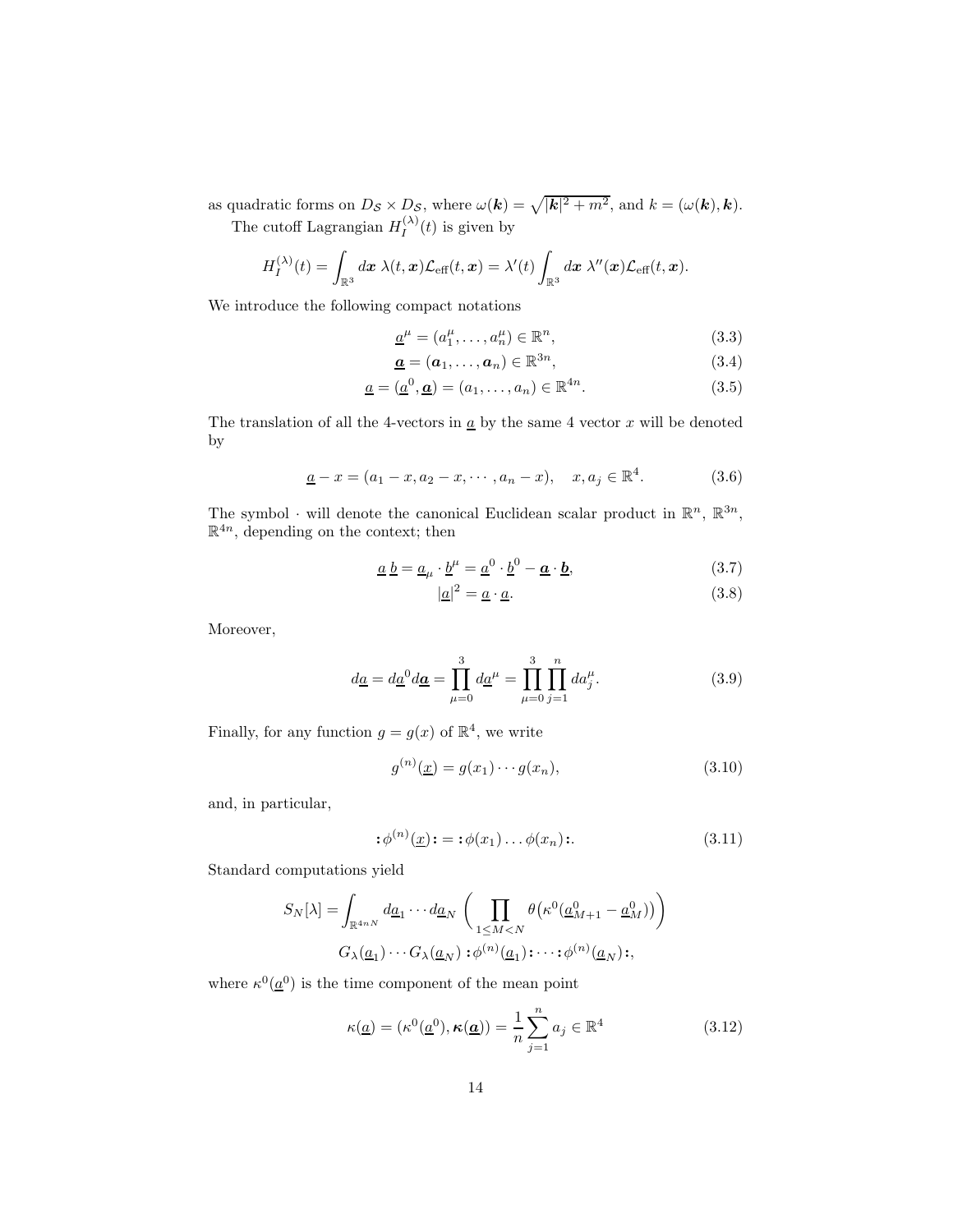<span id="page-14-3"></span>of  $\underline{a} = (a_1, \ldots, a_n)$ , and

$$
G_{\lambda}(\underline{a}) = \lambda(\kappa(\underline{a}))e^{-\frac{1}{2}|\underline{a}-\kappa(\underline{a})|^2}
$$
\n(3.13)

is a Schwartz function.

With  $P(I_n)$  the set of all subsets of  $I_n = \{1, \dots, n\}$  (including the trivial subsets), we shall write  $J_{\bullet}$  for any choice of N elements of  $P(I_n)$ , namely  $J_{\bullet} =$  $\{J_1, \ldots, J_N\}$  with  $J_M \in P(I_n)$ ,  $M = 1, \cdots, N$ . Then, by [\(3.2\)](#page-12-1), we get

$$
S_N[\lambda] = \sum_{J_{\bullet}} \int_{\mathbb{R}^{3n}} d\underline{k}_1 \cdots d\underline{k}_N \frac{K_{\lambda}^{J_{\bullet}}(\underline{k}_1, \dots, \underline{k}_N)}{\sqrt{\omega^{(n)}(\underline{k}_1) \cdots \omega^{(n)}(\underline{k}_N)}}
$$

$$
\left(\prod_{u_1 \in J_1} a^{\dagger}(\underline{k}_{u_1})\right) \left(\prod_{v_1 \in I_n \setminus J_1} a(\underline{k}_{v_1})\right) \cdots
$$

$$
\cdots \left(\prod_{u_N \in J_N} a^{\dagger}(\underline{k}_{u_N})\right) \left(\prod_{v_N \in I_n \setminus J_N} a(\underline{k}_{v_N})\right) \tag{3.14}
$$

<span id="page-14-1"></span>where

$$
K_{\lambda}^{J_{\bullet}}(\underline{k}_{1},\ldots,\underline{k}_{N}) =
$$
  
\n
$$
= c_{n,N} \int_{\mathbb{R}^{4n}} d\underline{a}_{1} \cdots d\underline{a}_{N} \left( \prod_{1 \leq M < N} \theta \left( \kappa^{0} (\underline{a}_{M+1}^{0} - \underline{a}_{M}^{0}) \right) \right) G_{\lambda}(\underline{a}_{1}) \cdots G_{\lambda}(\underline{a}_{N})
$$
  
\n
$$
\exp \left\{ i \sum_{M=1}^{N} \underline{k}_{M\mu} \cdot \left( U_{M}\underline{a}_{M} \right)^{\mu} \right\}.
$$
\n(3.15)

Here  $U_M$  is a diagonal  $n \times n$  matrix, with diagonal entries

<span id="page-14-2"></span>
$$
U_{Muu} = \begin{cases} 1, & u \in J_M, \\ -1, & u \in I_n \backslash J_n, \end{cases}
$$
 (3.16)

and

<span id="page-14-0"></span>
$$
\underline{\tilde{k}}=(\tilde{k}_1,\ldots,\tilde{k}_M).
$$

By the second Wick theorem, each term in the above sum may be written as a sum of terms with contractions, where the surviving creation and destruction operators appear in normal order (creation on the left), and the contracted pairs are replaced by  $\delta^{(3)}$  distributions. Since each integration variable  $k_{Mj}$  appears as the argument of precisely one operator  $a^{\sharp}$ ,  $(a^{\sharp} = a, a^{\dagger})$ , then the arising product of  $\delta s$  is well defined by the following elementary

Remark 3.3 *The map*

$$
f \mapsto \int da_1 \cdots da_d f(a_1, \cdots, a_d) \prod_{j=1}^s \delta(l_j(a_1, \ldots, a_d)), \quad s \le d,
$$
 (3.17)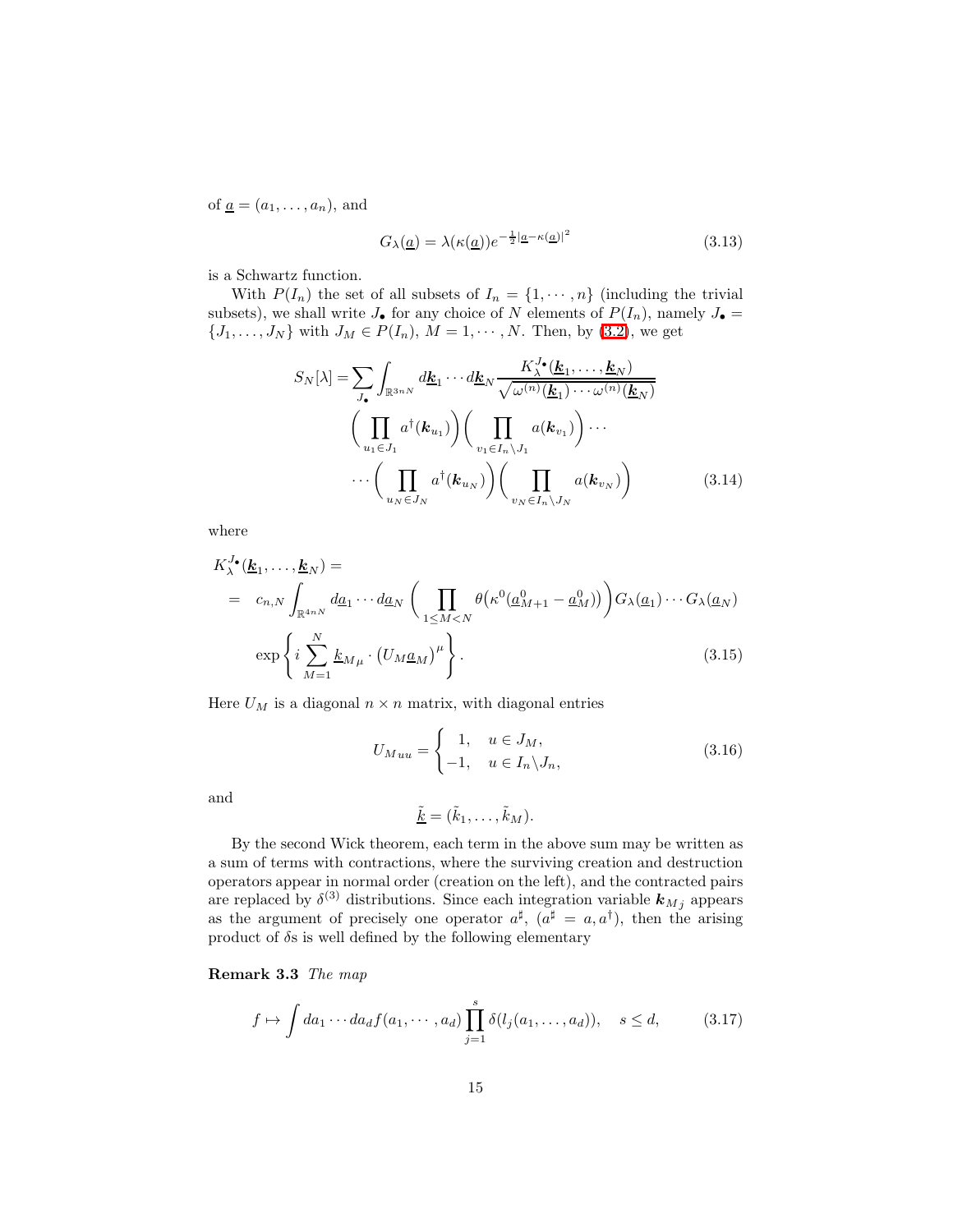*on the Schwartz functions, with*  $l^j$  *a real linear functional on*  $\mathbb{R}^d$ *,*  $j = 1, ..., s$ *,* is a well defined distribution if and only if the functionals  $l^1, \ldots, l^s$  are linearly *independent. By performing* s *integrations, the above distribution always takes the form*

$$
\int db_1 \cdots db_{d-s} f(a_1(b_1, \cdots, b_{d-s}), \ldots, a_d(b_1, \cdots, b_{d-s})),
$$

*where the linear maps*  $a_j = a_j(b_1, \dots, b_{d-s})$ ,  $j = 1, d$ , provide a linear injection *of*  $\mathbb{R}^{d-s}$  *into*  $\mathbb{R}^d$ *.* 

After complete Wick reduction, the generic term will be of the form

$$
\int_{\mathbb{R}^{6k}} dp_1 \cdots dp_{r+s} W(p_1, \ldots, p_{r+s}) a^{\dagger}(p_1) \cdots a^{\dagger}(p_r) a(p_{r+1}) \cdots a(p_{r+s}),
$$

where

$$
W(\boldsymbol{p}_1,\ldots,\boldsymbol{p}_r,\boldsymbol{p}_{r+1},\ldots,\boldsymbol{p}_{r+s}) =
$$
  
= 
$$
\frac{K_{\lambda}^{J_{\bullet}}(\underline{\boldsymbol{k}}_1(\boldsymbol{p}_1,\ldots,\boldsymbol{p}_{r+s}),\ldots,\underline{\boldsymbol{k}}_N(\boldsymbol{p}_1,\ldots,\boldsymbol{p}_{r+s})}{\sqrt{\omega^{(n)}(\underline{\boldsymbol{k}}_1(\boldsymbol{p}_1,\ldots,\boldsymbol{p}_{r+s}))\cdots\omega^{(n)}(\underline{\boldsymbol{k}}_N(\boldsymbol{p}_1,\ldots,\boldsymbol{p}_{r+s}))}}
$$

for a suitable set of linear maps (see remark [3.3\)](#page-14-0)

$$
\underline{\mathbf{k}}_1 = \underline{\mathbf{k}}_1(\mathbf{p}_1 \cdots \mathbf{p}_{r+s}), \ldots, \underline{\mathbf{k}}_N = \underline{\mathbf{k}}_N(\mathbf{p}_1 \cdots \mathbf{p}_{r+s})
$$

with  $r + s \leq nN$ . The proof is complete by [\[17,](#page-22-2) Theorem X.44], if we show that the function W is in  $L^2(\mathbb{R}^{3(r+s)})$ . To this end, it is enough to prove that  $|K_{\lambda}^{J_{\bullet}}|$  is bounded by a Schwartz function. Due to the form of  $\lambda$ , the integrations over the space and time variables in [\(3.15\)](#page-14-1) factorize, and  $K_{\lambda}^{J_{\bullet}}$  is the product of a function with Gaussian decay with the Fourier transform — evaluated at some point continuously depending on the  $\underline{\mathbf{k}}_M$ 's — of an  $L^1$  function; the latter is then a bounded, continuous function. Indeed, we will show in appendix [4](#page-18-0) that  $K_{\lambda}^{J_{\bullet}}$  is a Schwartz function, by carrying out explicitly the above mentioned computations.  $\Box$ 

Note that the kernels  $W(\boldsymbol{p}_1, \ldots, \boldsymbol{p}_r, \boldsymbol{p}_{r+1}, \ldots, \boldsymbol{p}_{r+s})$  appearing in the above proof are transition amplitudes of scattering processes with s incoming and r outgoing particles. They decay as Gaussian functions of the energies and momentum transfers expressed in Planck units.

### <span id="page-15-0"></span>4 Time-ordering and Diagrammatics

We complement our discussion with some formal remarks aiming to clarify the relation between the approach followed here and the usual formulation of the

<sup>&</sup>lt;sup>6</sup>Of course, the case  $r + s = nN$  corresponds to the term with no contractions; in that case, the above mentioned linear maps reduce to renaming the integration variables.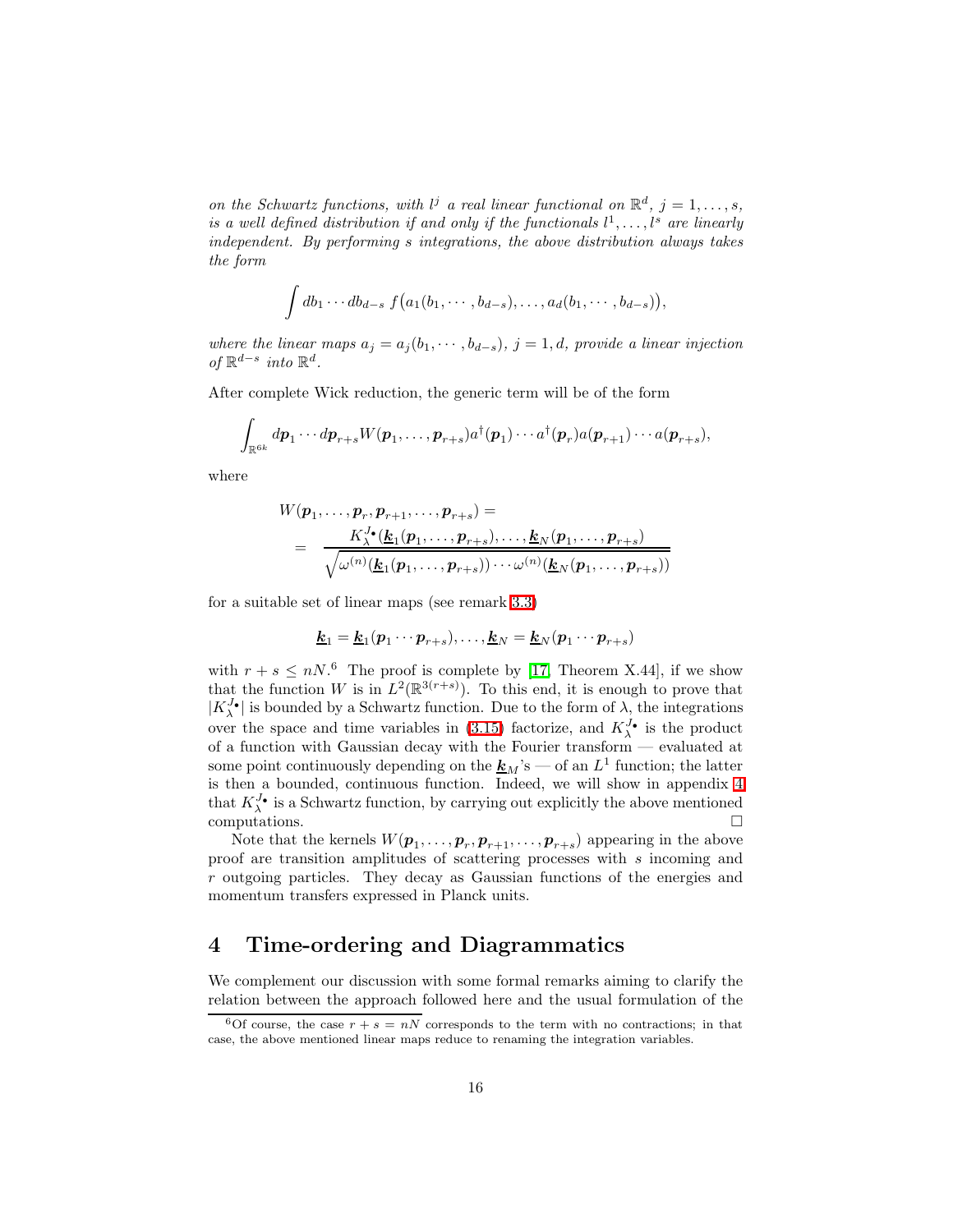perturbation theory in terms of Feynman diagrams. We have already shown in [\[1\]](#page-20-0) that the perturbative setup dealt with in [\[11\]](#page-21-0) (as well as the approach based on the Yang-Feldman equation) is inequivalent to the by now standard setup in terms of the modified Feynman rules [\[13\]](#page-21-9). In this section we will make explicit that in the framework of the regularized interaction proposed in this paper, Feynman propagators are no more available at all.

In this discussion we ignore all problems which may arise in the adiabatic limit, and use the formal (i.e. defined with constant coupling constant  $\lambda$ ) time dependent interaction Hamiltonian  $H_I(t)$  throughout,

$$
H_I(t) = \lambda \int_{\mathbb{R}^{4n}} dx_1 \cdots dx_n w_t(x_1,\ldots,x_n) \mathbf{:} \phi(x_1) \cdots \phi(x_n) \mathbf{:},
$$

where the integral kernel  $w_t$  is of the form

$$
w_t(x_1,...,x_n) = w'(x_1,...,x_n) \delta^{(1)}(t - \frac{1}{n} \sum_j x_j^0),
$$

and the Gaussian kernel  $w'$  does not depend on  $t$ . Introducing the time ordered kernels

$$
\mathcal{T}_{t_1,...,t_N} = \sum_{\pi \in \mathbb{P}_N} \theta(t_{\pi(1)} - t_{\pi(2)}) \dots \theta(t_{\pi(N-1)} - t_{\pi(N)}) w_{t_{\pi(1)}} \otimes \dots \otimes w_{t_{\pi(n)}},
$$

formal computations yield the formal Dyson expansion (see [\[12\]](#page-21-8))

$$
S = I + \sum_{N=1}^{\infty} \frac{(-i\lambda)^N}{N!} \int dt_1 \dots dt_N \int d^{4n} \underline{x}_1 \dots d^{4n} \underline{x}_N
$$

$$
\mathcal{T}_{t_1,\dots,t_N}(\underline{x}_1,\dots,\underline{x}_N) : \phi^n(\underline{x}_1) : \dots : \phi^n(\underline{x}_N) : ,
$$

where we use the notations  $(3.3-3.10)$ .

By integrating over the time variables  $t_j$ , we obtain

$$
S = I + \sum_{N=1}^{\infty} \frac{(-i\lambda)^N}{N!} \int d^{4n} \underline{x}_1 \dots d^{4n} \underline{x}_N
$$

$$
w(\underline{x}_1) \dots w(\underline{x}_N) A T : \phi^n(\underline{x}_1) \dots : \phi^n(\underline{x}_N) \dots
$$

Here AT is the ordering of the Wick monomials with respect to the average time, i.e. the time of the mean position of each  $\underline{x}_j$ : more precisely, with

$$
\tau(\underline{x}) = \kappa^0(\underline{x}^0) = \frac{x_1^0 + \dots + x_n^0}{n}
$$
\n(4.1)

the time component of the four vector  $(x_1 + \cdots + x_n)/n$ , we have

$$
AT:\phi^{n}(\underline{x}_{1})\cdots:\phi^{n}(\underline{x}_{N})\mathpunct{:} \equiv
$$
  
\n
$$
\equiv \sum_{\pi\in\mathbb{P}_{n}} \theta\big(\tau(\underline{x}_{\pi(1)})-\tau(\underline{x}_{\pi(2)})\big)\cdots\theta\big(\tau(\underline{x}_{\pi(N-1)})-\tau(\underline{x}_{\pi(N)})\big)
$$
  
\n
$$
:\phi^{n}(\underline{x}_{\pi(1)})\mathpunct{:}\cdots:\phi^{n}(\underline{x}_{\pi(N)})\mathpunct{:},
$$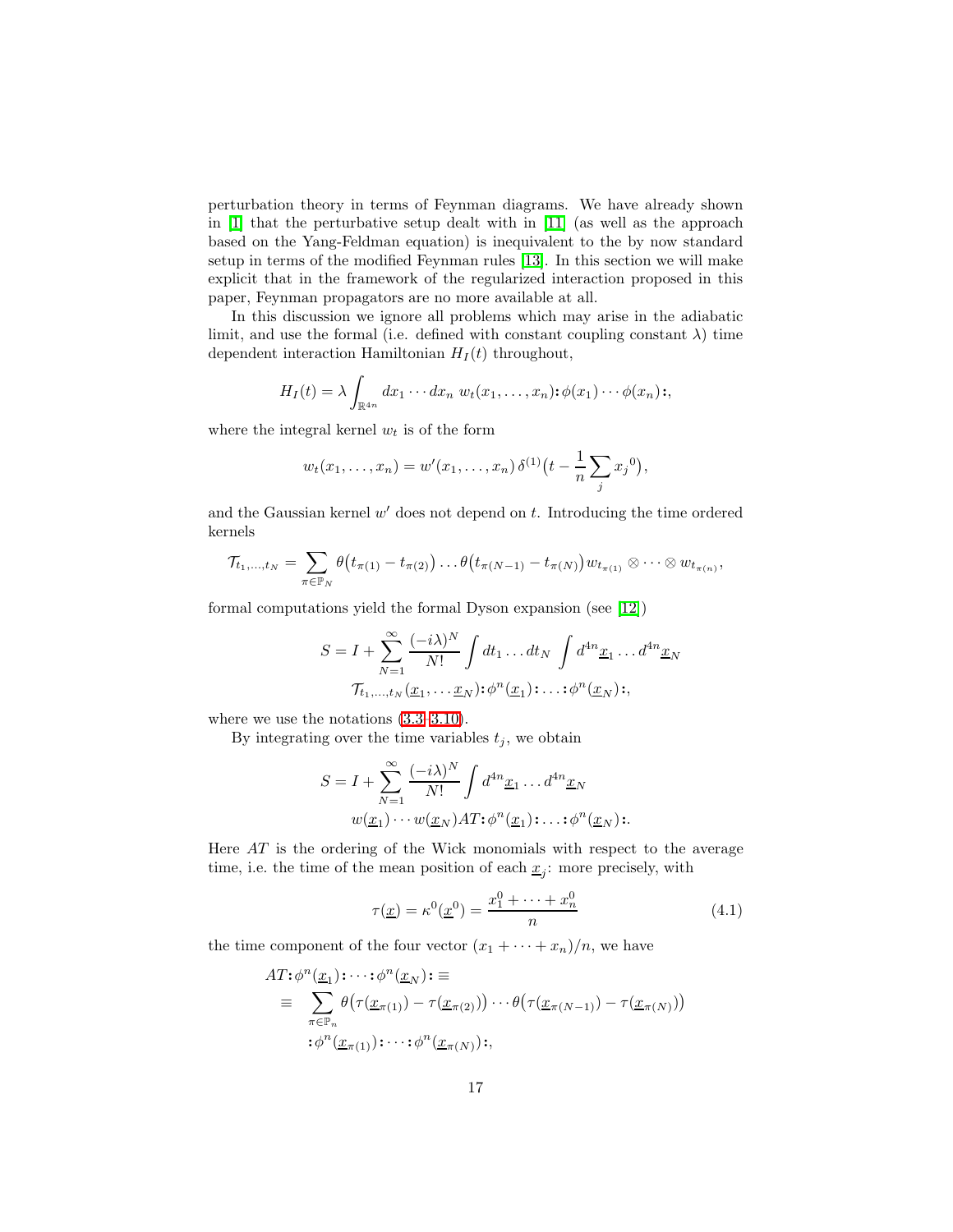

<span id="page-17-0"></span>Figure 1: Multi-vertices are represented by the points within a circle;  $\tau(\underline{x})$  is the average time of the multi-vertex  $\underline{x}$ , and the shadowed area represents its causal completion.

where  $\underline{x}_j = (\underline{x}_{j,1}, \ldots, \underline{x}_{j,n})$  can be thought of as a "fat vertex", i.e. a multivertex actually consisting of n Minkowski vectors.

The time ordering thus defined, as well as the one discussed in [\[11\]](#page-21-0), arises from ordering the variables  $t_1, \ldots, t_N$  in products  $H_I(t_1) \cdots H_I(t_N)$ .

However, in both approaches causality is violated at the Planck length scale (cf. also [\[5\]](#page-21-14)). A typical manifestation of the violation of causality is the following: suppose that

$$
AT \colon \phi^n(\underline{x}) \colon \phi^n(y) \colon \colon \phi^n(\underline{x}) \colon \phi^n(y) \colon \colon
$$

i.e.  $\tau(\underline{x}) \leq \tau(\underline{y})$ , then it is not forbidden that  $x_i^0 > y_{i'}^0$  for some  $i, i' \in$  $\{1,\ldots,n\}$ . In other words, a single field  $\phi(x_i)$  belonging to the first Wick monomial can be subsequent in time to some field  $\phi(y_{i}).$ 

Note however, that the above picture is consistent with the request that the large scale limit should reproduce the ordinary (non regularized) theory with  $:\phi^n$ : interaction; in particular, as  $\lambda_P \to 0$ , the multi-vertices shrink to their mean positions, and the above average time-ordering reduces to the usual one.

We conclude our discussion by showing that it is not possible to absorb the time ordering in Feynman propagators,  $i\Delta_F(x-y) = (\Omega, T[\phi(x), \phi(y)]\Omega)$ , as one usually does in the framework of ordinary local theories. In fact, in the approach followed here, we cannot construct Feynman propagators *at all*, while in the original Hamiltonian approach based on [\(1.8\)](#page-3-1) as well as in the approach based on the Yang-Feldman equation it is still possible to rewrite the time ordering in terms of Feynman propagators *together with* advanced and retarded propagators [\[1\]](#page-20-0).

To see what happens in the approach adopted here, consider as an example the second order contribution to the Dyson series with two internal contractions in quantum  $\phi^4$ -interaction, as depicted in figure [1.](#page-17-0)

Here, the two multi-vertices are sets of four distinguishable points,  ${x_1, x_2, x_3, x_4}$  and  ${y_1, y_2, y_3, y_4}$ , and at most one line originates from each of these points. A kernel  $w'$  belongs to each multi-vertex. The internal contractions lead to positive and negative frequency parts of the commutator function,  $\Delta_{\pm}(x_i - y_{i'})$ , where  $i, i' \in \{1, \ldots, 4\}$ ., while the time ordering is done with respect to the time components of the mean coordinates of each vertex, leading to the Heaviside functions  $\theta \left( \pm \left( (x_1^0 + \cdots + x_4^0) - (y_1^0 + \cdots + y_4^0) \right) \right)$ . We may thus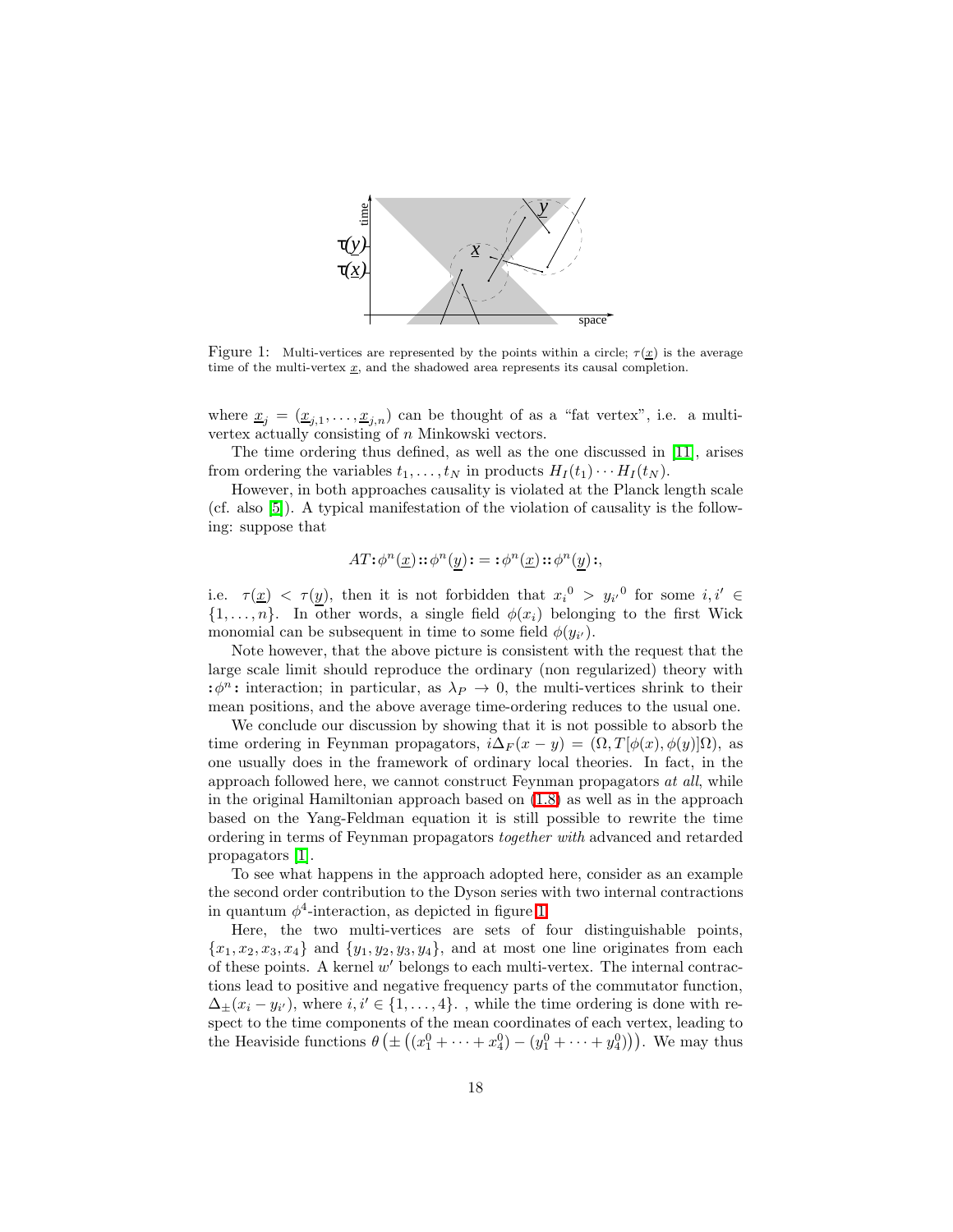conclude that the distributions arising in the fish graph will not yield Feynman propagators at all.

This is consistent with the fact that the usual interpretation of Feynman graphs as pictorial representations of scattering processes ("first A is annihilated, then B is created") should break down on quantum spacetime, as it needs sharply localized events, which are no longer available.

### Appendix

<span id="page-18-0"></span>In this appendix, we explicitly compute the kernel  $K_{\lambda}^{J_{\bullet}}$ , for future reference.

Recall that, for any  $k \in \mathbb{R}^3$ , we write  $\tilde{k} = (\omega(k), k)$ , and  $\underline{\tilde{k}} = (\tilde{k}_1, \ldots, \tilde{k}_n)$ . Let  $f \in \mathcal{S}(\mathbb{R}^{3n})$  be any Schwartz function, and  $\lambda(t, x) = \lambda'(t)\lambda''(x)$ . By equation [\(3.15\)](#page-14-1),

$$
\langle K_{\lambda}^{J_{\bullet}},f\rangle=\int_{\mathbb{R}^{3nN}}d\underline{\mathbf{k}}_1\cdots d\underline{\mathbf{k}}_N\ F_{\lambda}^{J_{\bullet}}(\tilde{\underline{k}}_1,\ldots,\tilde{\underline{k}}_N)f(\underline{\mathbf{k}}_1,\ldots,\underline{\mathbf{k}}_N).
$$

where  $F_{\lambda}^{J_{\bullet}} \in \mathcal{C}(\mathbb{R}^{4n})$  is given by

$$
F_{\lambda}^{J_{\bullet}}(\underline{k}_{1},\ldots,\underline{k}_{N}) =
$$
  
=  $c_{n,N} \int_{\mathbb{R}^{4nN}} d\underline{a}_{1} \cdots d\underline{a}_{N} \left( \prod_{1 \leq M < N} \theta(\kappa^{0}(\underline{a}_{M+1}^{0} - \underline{a}_{M})) \right) G_{\lambda}(\underline{a}_{1}) \cdots G_{\lambda}(\underline{a}_{N})$   

$$
\exp \left\{ i \sum_{M=1}^{N} \underline{k}_{M\mu} \cdot \left( U_{M}\underline{a}_{M} \right)^{\mu} \right\};
$$

the orthogonal matrix  $U_M$  is given by [\(3.16\)](#page-14-2).

We now set

$$
\underline{\xi} = n^{-1/2}(1, 1, \dots, 1) \in \mathbf{R}^n;
$$

Then, if P is the orthogonal projection of  $\mathbb{R}^n$  onto  $\mathbb{R}\xi$ , we set  $P' = (P, P)$  as a projection onto  $\mathbb{R}^{4n}$ ,  $P' = P \oplus P \oplus P$ ; In the same spirit,  $\underline{\xi}' = (\underline{\xi}, \underline{\xi}) \in \mathbb{R}^{4n}$ . Finally,  $U'_M = (U_M, U_M)$ , and  $I' = (I, I)$  is the identity. We finally need the maps  $V_{\underline{\xi}}(\underline{a}) = \underline{\xi} \cdot \underline{a}, V_{\underline{e}_n}(\underline{a}) = \underline{e}_n \cdot \underline{a}$  from  $\mathbb{R}^n$  to  $\mathbb{R}$ , with the corresponding maps  $V'_{\underline{\xi}} = (\overline{V_{\underline{\xi}}}, \mathbf{V}_{\underline{\xi}}), V'_{\underline{e}_n} = (V_{\underline{e}_n}, \mathbf{V}_{\underline{e}_n})$  from  $\mathbb{R}^{4n}$  to  $\mathbb{R}^4$ .

With these notations, we have

$$
\kappa^{0}(\underline{a}^{0}) = \frac{\underline{\xi} \cdot \underline{a}^{0}}{\sqrt{n}} = \frac{V_{\underline{\xi}}(\underline{a}^{0})}{\sqrt{n}},
$$

$$
\kappa(\underline{a}) = \frac{V'_{\underline{\xi}}(\underline{a}^{0})}{\sqrt{n}}, \quad \kappa(\underline{a}) = \frac{\mathbf{V}_{\underline{\xi}}(\underline{a})}{\sqrt{n}}
$$

.

Moreover, the function  $G_{\lambda}$  defined by [\(3.13\)](#page-14-3) may be written as

$$
G_{\lambda}(\underline{a}) = \lambda \left( \frac{V_{\underline{\xi}}' \cdot \underline{a}}{\sqrt{n}} \right) \exp \left\{ -\frac{1}{2} |(I' - P')\underline{a}|^2 \right\},\,
$$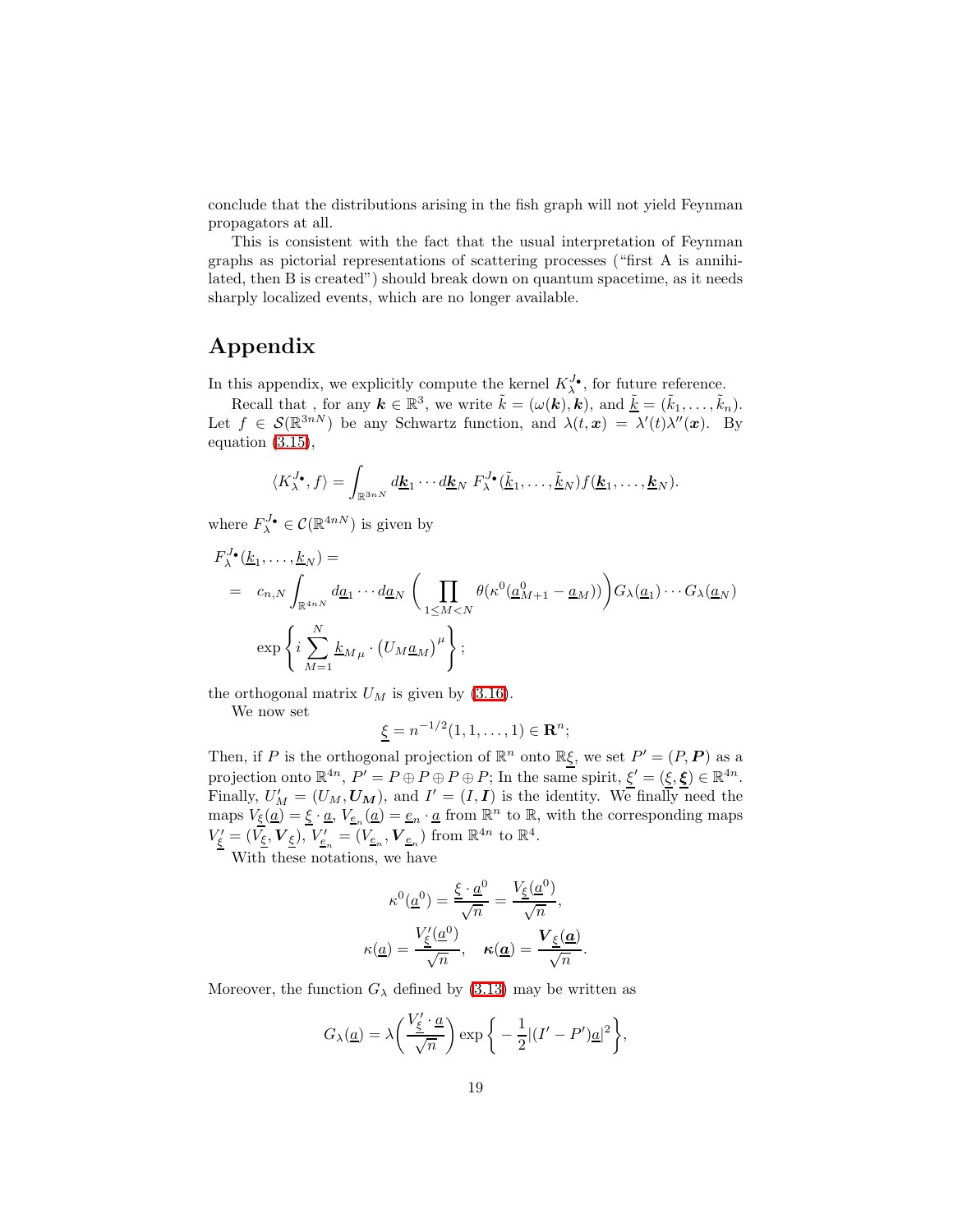and

$$
F_{\lambda}^{J_{\bullet}}(\underline{k}_{1},\ldots,\underline{k}_{N}) =
$$
  
\n
$$
= c_{n,N} \int_{\mathbb{R}^{4n}} d\underline{a}_{1} \cdots d\underline{a}_{N} \left( \prod_{1 \leq M < N} \theta(\underline{\xi} \cdot (\underline{a}_{M+1}^{0} - \underline{a}_{M})) \right) \left( \prod_{M=1}^{N} \lambda \left( \frac{V' \underline{\xi} \cdot \underline{a}_{M}}{\sqrt{n}} \right) \right)
$$
  
\n
$$
\exp \left\{ -\frac{1}{2} \sum_{M=1}^{N} |(I' - P') \underline{a}_{M}|^{2} \right\} \exp \left\{ i \sum_{M=1}^{N} \underline{k}_{M} \mu \cdot (U_{M} \underline{a}_{M})^{\mu} \right\};
$$

We may now take a  $n \times n$  real orthogonal matrix  $R$ , such that

$$
R\underline{\xi} = \underline{e}_n = (0, 0, \dots, 0, 1) \in \mathbf{R}^n
$$

.

Then,  $E = R^t P R$  is the orthogonal projection of  $\mathbb{R}^n$  onto  $\mathbb{R} e_n$ , and  $E' = (E, \mathbf{E})$ , as usually. Furthermore,  $V'_{e_n}(R\underline{a}) = V'_{\xi}(\underline{a})$ . With the change of integration variables  $\underline{\mathbf{b}} = R \underline{\mathbf{a}}$ , we obtain

$$
F_{\lambda}^{J_{\bullet}}(\underline{k}_{1},\ldots,\underline{k}_{N}) =
$$
\n
$$
= c_{n,N} \int_{\mathbb{R}^{4nN}} d\underline{b}_{1} \cdots d\underline{b}_{N} \left( \prod_{1 \leq M < N} \theta(\underline{e}'_{n} \cdot (\underline{b}_{M+1}^{0} - \underline{b}_{M})) \right) \left( \prod_{M=1}^{N} \lambda \left( \frac{V'_{\underline{e}_{n}}(\underline{b}_{M})}{\sqrt{n}} \right) \right)
$$
\n
$$
\exp \left\{ -\frac{1}{2} \sum_{M=1}^{N} |(I' - E')\underline{b}_{M}|^{2} \right\} \exp \left\{ i \sum_{M=1}^{N} (RU_{M} \underline{k}_{M_{0}}) \cdot \underline{b}_{M}^{0} \right\}
$$
\n
$$
\exp \left\{ -i \sum_{M=1}^{N} (RU_{M} \underline{k}_{M}) \cdot \underline{b}_{M} \right\};
$$

The integration over the variables  $\underline{b}_{M_n} \in \mathbb{R}^4$ ,  $M = 1, ..., N$ , is completely separated from the integration over the variables  $\underline{b}_M^* = (b_{M_1}, \ldots, b_{M_{n-1}}) \in \mathbb{R}^{4(n-1)}$ . Hence

$$
F_{\lambda}^{J_{\bullet}}(\underline{k}_{1},..., \underline{k}_{N}) =
$$
\n
$$
= c_{n,N} \left( \int_{\mathbb{R}^{4(n-1)N}} d\underline{b}_{1}^{*} \cdots d\underline{b}_{N}^{*} \exp \left\{ -\frac{1}{2} \sum_{M=1}^{N} |\underline{b}_{M}^{*}|^{2} \right\}
$$
\n
$$
\exp \left\{ -i \sum_{M=1}^{N} \left( \mathbf{R} \mathbf{U}_{M} \underline{\mathbf{k}}_{M} \right)^{*} \cdot \underline{\mathbf{b}}_{M}^{*} \right\} \exp \left\{ i \sum_{M=1}^{N} \left( R \mathbf{U}_{M} \underline{k}_{M_{0}} \right)^{*} \cdot \underline{b}_{M}^{0,*} \right\} \right) \times
$$
\n
$$
\times \left( \int_{\mathbb{R}^{4N}} d b_{1n} \cdots d b_{Nn} \left( \prod_{1 \leq M < N} \theta (\underline{e}_{n} \cdot (b_{M+1_{n}}^{0} - b_{M_{n}}^{0})) \right) \left( \prod_{M=1}^{N} \lambda \left( \frac{b_{M_{n}}^{0}}{\sqrt{n}} \right) \right)
$$
\n
$$
\exp \left\{ i \sum_{M=1}^{N} \left( V_{e_{n}}^{\prime} (R \mathbf{U}_{M} \underline{\mathbf{k}}_{M})_{\mu} \underline{b}_{M_{n}}^{\mu} \right\} \right).
$$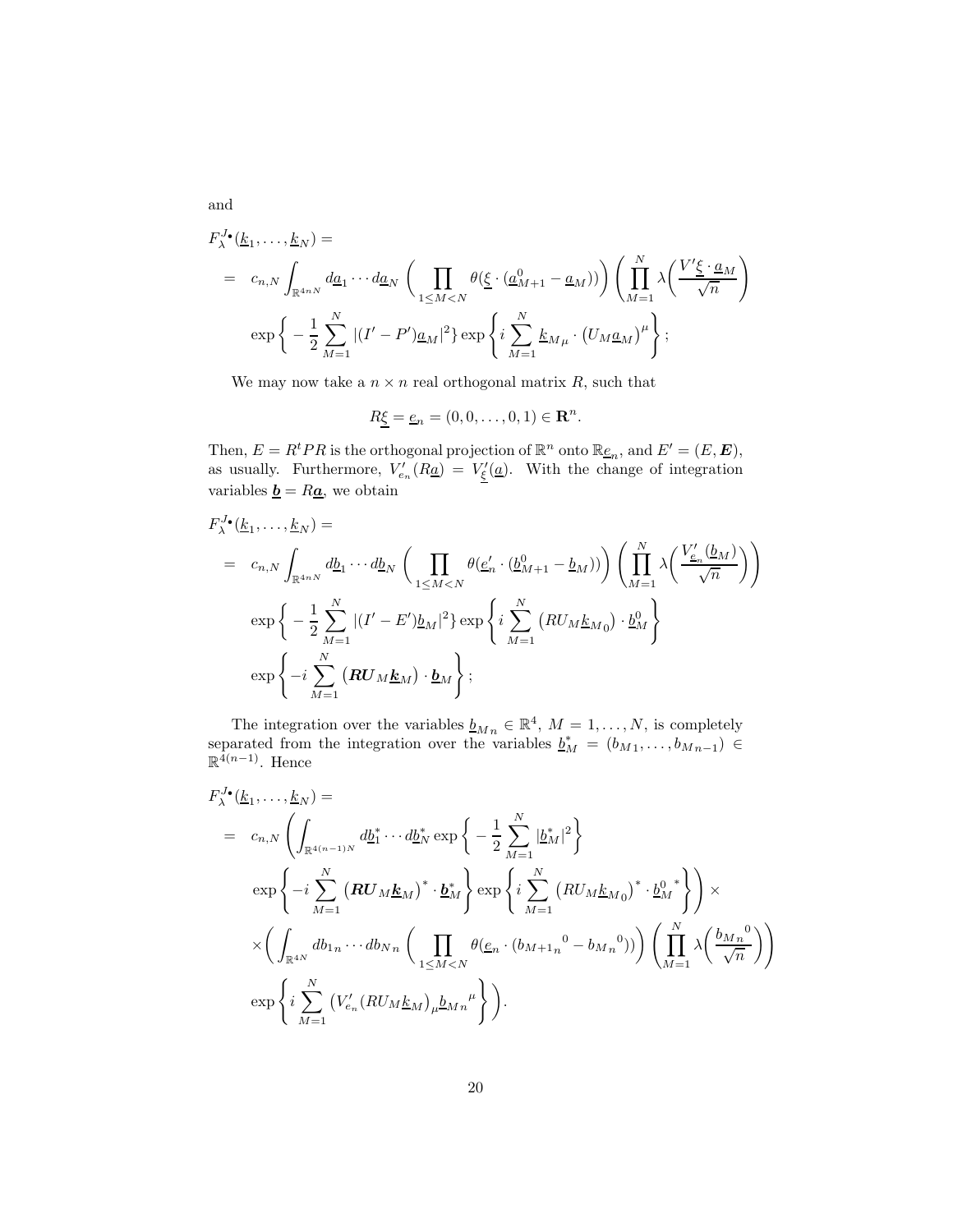The first factor is a Fourier transform of a Gaussian function. Renaming the integration variables  $b_{Mn} = \beta_M = (\beta_M^0, \beta_M) \in \mathbb{R}^4$ ,

$$
F_{\lambda}^{J_{\bullet}}(\underline{k}_{1},\ldots,\underline{k}_{N}) =
$$
\n
$$
= \frac{c_{n,N}}{(2\pi)^{4(n-1)N}} \exp\left\{-\frac{1}{2} \sum_{M=1}^{N} \left| (I'-P')U'_{M}\underline{k}_{M} \right|^{2} \right\} \times
$$
\n
$$
\times \left( \int_{\mathbb{R}^{4N}} d\beta_{1} \cdots d\beta_{N} \left( \prod_{1 \leq M < N} \theta(\beta_{M+1}^{0} - \beta_{M}^{0}) \right) \left( \prod_{M=1}^{N} \lambda \left( \frac{\beta_{M}}{\sqrt{n}} \right) \right)
$$
\n
$$
\exp\left\{ i \sum_{M=1}^{N} \left( V_{\underline{\xi}}'(U_{M}\underline{k}_{M}) \right)_{\mu} \beta_{M}^{\mu} \right\} \right),
$$

where we used

$$
|(R'U'_{M} \underline{k}_{M})^{*}| = |(I' - E')R'U'_{M} \underline{k}_{M}| = |(I' - P')U'_{M} \underline{k}_{M}|.
$$

Due to the form of  $\lambda = \lambda' \otimes \lambda''$ , the integral in the above expression may be further factorized as an integral over the variables  $\beta_1, \ldots, \beta_N$ , times an integral over the variables  $\beta_1^0, \ldots, \beta_N^0$ :

$$
F_{\lambda}^{J_{\bullet}}(\underline{k}_{1},\ldots,\underline{k}_{N}) =
$$
\n
$$
= \frac{c_{n,N}}{(2\pi)^{4(n-1)N}} \exp\left\{-\frac{1}{2} \sum_{M=1}^{N} |(I'-P')U'_{M}\underline{k}_{M}|^{2}\right\} \times
$$
\n
$$
\times \left\{\int_{\mathbb{R}^{3N}} d\beta_{1} \cdots d\beta_{N} \left(\prod_{M=1}^{N} \lambda''\left(\frac{\beta_{M}}{\sqrt{n}}\right)\right) \exp\left\{-i(V_{\underline{\xi}}(U_{M}\underline{k}_{M})) \cdot \beta_{M}\right\}.\right\} \times
$$
\n
$$
\times \left\{\int_{\mathbb{R}^{N}} d\beta_{1}^{0} \cdots d\beta_{N}^{0} \exp\left\{i(V_{\underline{\xi}}(U_{M}\underline{k}_{M}^{0}))\beta_{M}^{0}\right\}\left(\prod_{M=1}^{N} \lambda'\left(\frac{\beta_{M}^{0}}{\sqrt{n}}\right)\right) \times
$$
\n
$$
\times \left(\prod_{1 \leq M < N} \theta(\beta_{M+1}^{0} - \beta_{M}^{0}))\right)\right\}
$$

The integral over  $\beta_1^0, \ldots, \beta_M^0$  in the above expression is the Fourier transform of an  $L^1$  function, hence it vanishes at infinity. Moreover, it is the product of a Schwartz function in  $\underline{\mathbf{k}}_1, \ldots, \underline{\mathbf{k}}_N$ , times a  $C^{\infty}$  function of  $\underline{k}_{10}, \ldots, \underline{k}_{N0}$ , vanishing at infinity. As a consequence,

$$
(\underline{\mathbf{k}}_1,\ldots,\underline{\mathbf{k}}_N)\mapsto K_{\lambda}^{J_{\bullet}}(\underline{\mathbf{k}}_1,\cdots,\underline{\mathbf{k}}_N)=F_{\lambda}^{J_{\bullet}}(\underline{\tilde{k}}_1,\cdots,\underline{\tilde{k}}_N)
$$

is a Schwartz function.

### <span id="page-20-0"></span>References

[1] D. Bahns, S. Doplicher, K. Fredenhagen, and G. Piacitelli, *On the unitarity problem in space/time noncommutative theories*, Phys. Lett. B 533 (2002) 178 [\[arXiv:hep-th/02012222](http://arxiv.org/abs/hep-th/0201222)].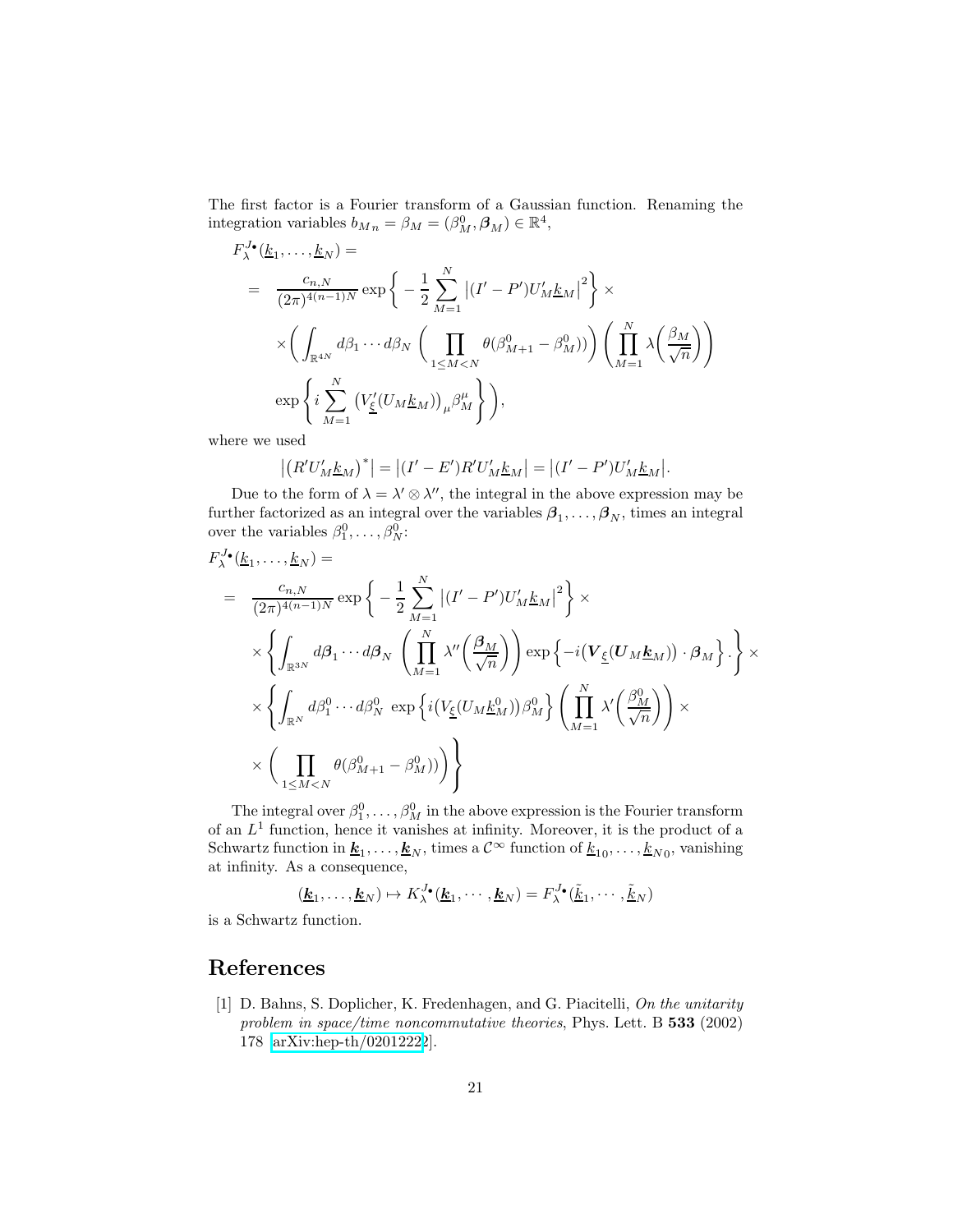- <span id="page-21-12"></span><span id="page-21-3"></span>[2] D. Bahns, S. Doplicher, K. Fredenhagen, G. Piacitelli, in preparation.
- <span id="page-21-13"></span>[3] D. Bahns, S. Doplicher, K. Fredenhagen, G. Piacitelli, in preparation.
- [4] N. N. Bogoliubov and D. V. Shirkov, *Introduction to the Theory of Quantized Fields*, third edition, John Wiley & Sons, New York, Chichester, Brisbane, Toronto, 1980.
- <span id="page-21-14"></span>[5] H. Bozkaya, P. Fischer, H. Grosse, M. Pitschmann, V. Putz, M. Schweda and R. Wulkenhaar, *Space/time noncommutative field theories and causality*, TUW preprint 02-18 [\[arXiv:hep-th/0209253\]](http://arxiv.org/abs/hep-th/0209253).
- <span id="page-21-11"></span>[6] M. Chaichian, A. Demichev and P. Presnajder, *Quantum Field theory on Noncommutative Spaces and the Persistence of Ultraviolet Divergences*, Nucl. Phys. 567, 360–390 (2000) [\[arXiv:hep-th/0003270\]](http://arxiv.org/abs/hep-th/0003270).
- <span id="page-21-5"></span>[7] S. Cho, R. Hinterding, J. Madore and H. Steinacker, *Finite field theory on noncommutative geometries*, Int. J. Mod. Phys. D 9 (2000) 161 [\[arXiv:hep-th/9903239\]](http://arxiv.org/abs/hep-th/9903239).
- <span id="page-21-2"></span>[8] A. Connes, M. R. Douglas, and A. Schwarz,*Noncommutative geometry and matrix theory: compactification on thori*, JHEP9802, 003 (1998) [\[arXiv:hep-th/9711162\]](http://arxiv.org/abs/hep-th/9711162). 9711162;
- <span id="page-21-6"></span>[9] J. Dixmier, *Les C\*-algébres et leurs répresentation*, Cahiers scientifiques, XXIX, Gauthiers–Villars, Paris, 1964.
- <span id="page-21-1"></span>[10] S. Doplicher, K. Fredenhagen, and J. E. Roberts, *Spacetime quantization induced by classical gravity*, Phys. Lett. B, 331, 33 (1994).
- <span id="page-21-0"></span>[11] S. Doplicher, K. Fredenhagen, and J. E. Roberts, *The quantum structure of space–time at the Planck scale and quantum fields*, Commun. Math. Phys. 172 (1995), 187 [\[arXiv:hep-th/0303037\]](http://arxiv.org/abs/hep-th/0303037).
- <span id="page-21-8"></span>[12] Dyson, *The* S*-matrix in quantum electrodynamics*, Phys. Rev. 75, 1736 (1949).
- <span id="page-21-9"></span>[13] T. Filk, *Divergencies in a Field Theory on Quantum Space*, Phys. Lett. B 376, 53 (1996).
- <span id="page-21-10"></span>[14] J. Gomis and T. Mehen, *Space-time Noncommutative Field Theories and Unitarity* Nucl. Phys. B 591, 265–276 (2000) [\[arXiv:hep-th/0005129\]](http://arxiv.org/abs/hep-th/0005129).
- <span id="page-21-4"></span>[15] K. Fredenhagen, *Quantum Fields and noncommutative space-time*, in F. Scheck, W. Werner, H. Upmeier (eds.), *Noncommutative Geometry and the Standard Model of Elementary Particle Physics. Proceedings, Hesselberg March 1999*, Lecture Notes in Physics 596, Springer (2002)
- <span id="page-21-7"></span>[16] J. von Neumann, *Die Eindeutigkeit der Schrödingerschen Operatoren*, Math. Ann. 104 570 (1931).